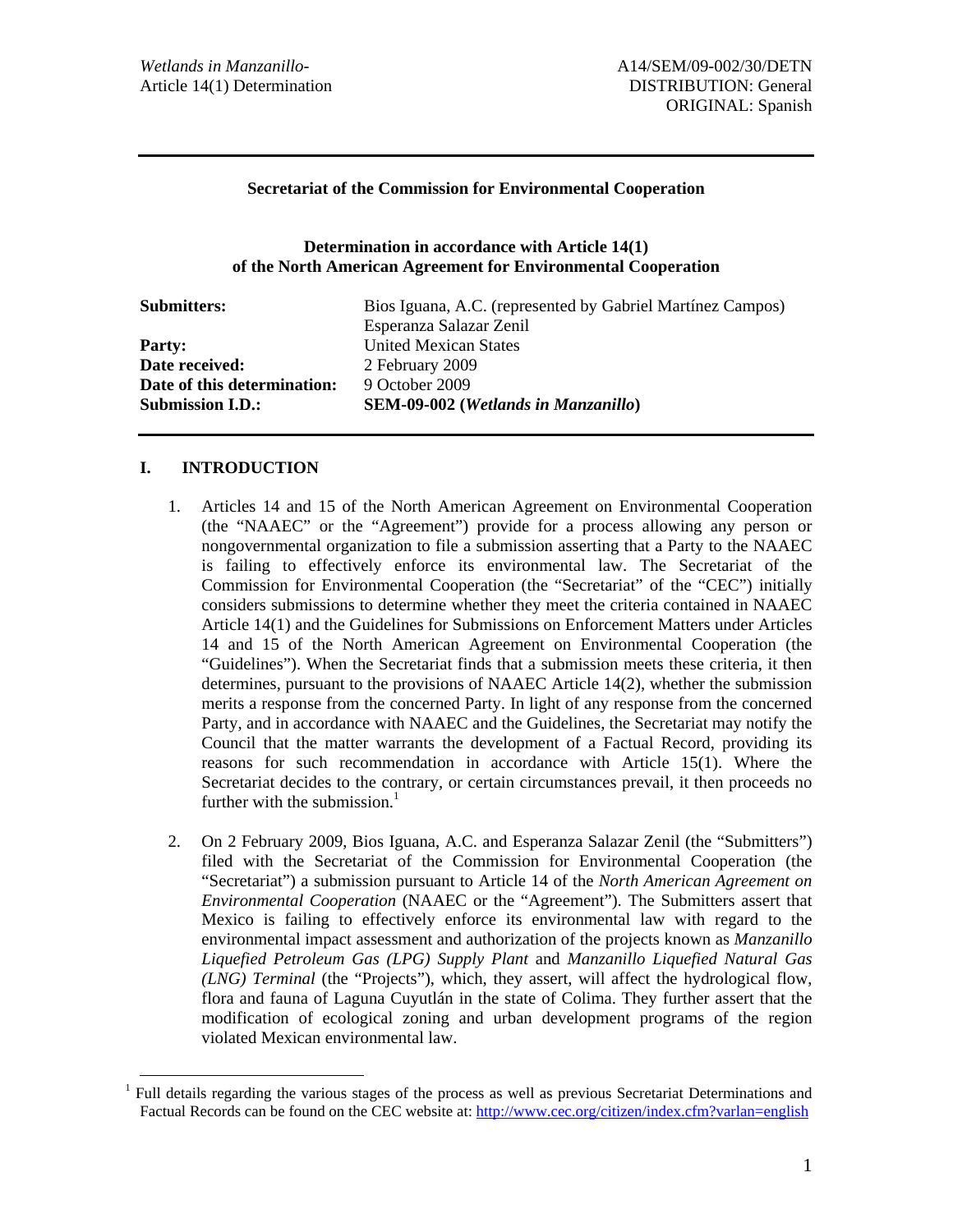3. The Secretariat may examine a submission from any person or non-governmental organization meeting the requirements in Article 14(1) of the Agreement. **The Secretariat has determined that some assertions in submission SEM-09-002 (***Wetlands in Manzanillo***) do not satisfy Article 14(1) of the Agreement** and notifies the Submitters that they have 30 days to file a revised version of the Submission, failing which the Secretariat will proceed no further with respect to assertions not meeting the requirements of Article 14(1). The Secretariat provides the reasons for its determination below.

# **II. SUMMARY OF THE SUBMISSION**

- 4. The Submitters assert that the Ministry of the Environment and Natural Resources (*Secretaría de Medio Ambiente y Recursos Naturales*—Semarnat), the Office of the Federal Attorney for Environmental Protection (*Procuraduría Federal de Protección al Ambiente*—Profepa), the Office of the Federal Attorney General (*Procuraduría General de la República*—PGR), the government of the state of Colima, the Secretariat of Urban Development and Ecology (*Secretaría de Desarrollo Urbano y Ecología*) of the state of Colima, the Office of the Attorney General of the state of Colima (*Procuraduría General del estado de Colima*) and the municipal governments of Manzanillo and Armería are failing to effectively enforce the environmental laws applicable to the environmental management of the Laguna de Cuyutlán. The Submitters further assert that the *Universidad de Colima*, the Mineral Resource Council (currently the Mexican Geological Service (*Servicio Geológico Mexicano*)) and the Federal Electricity Commission (*Comisión Federal de Electricidad*—CFE) are responsible for the enforcement of the environmental laws at issue. $<sup>2</sup>$ </sup>
- 5. The Submitters assert that said authorities are failing to effectively enforce Article 4 of the Political Constitution of the United Mexican States (the "Mexican Constitution"); $3$ Articles 1, 2, 3 and 4 of the Convention on Wetlands of International Importance, especially as Waterfowl Habitat<sup>4</sup> (the "Ramsar Convention"); Articles 30, 35 and 35 *bis* of the General Ecological Balance and Environmental Protection Act (*Ley General de*  Equilibrio Ecológico y Protección al Ambiente—LGEEPA);<sup>5</sup> Article 60 ter of the General Wildlife Act (Ley General de Vida Silvestre—LGVS);<sup>6</sup> the Federal Public Administration Organic Act (*Ley Orgánica de la Administración Pública Federal*— LOAPF);<sup>7</sup> Article 60 of the Federal Administrative Procedure Act (*Ley Federal de Procedimiento Administrativo*—LFPA);<sup>8</sup> Articles 4-IV, 13-III, 22 and 46 of the LGEEPA Environmental Impact Assessment Regulations;<sup>9</sup> Articles 6, 7, 13, 14, 36, 48,

 $\frac{1}{2}$  Submission, p. 2.

<sup>&</sup>lt;sup>3</sup> *Ibid.*, p. 1, 14.<br>
<sup>4</sup> *Id.*<br>
<sup>5</sup> *Ibid.*, pp. 1, 8, 10, 12, 13.<br>
<sup>6</sup> *Ibid.*, pp. 1, 11.<br>
<sup>7</sup> *Ibid.*, p. 1, 13.<br>
<sup>8</sup> *Ibid.*, pp. 1, 10, 11, 12, 13.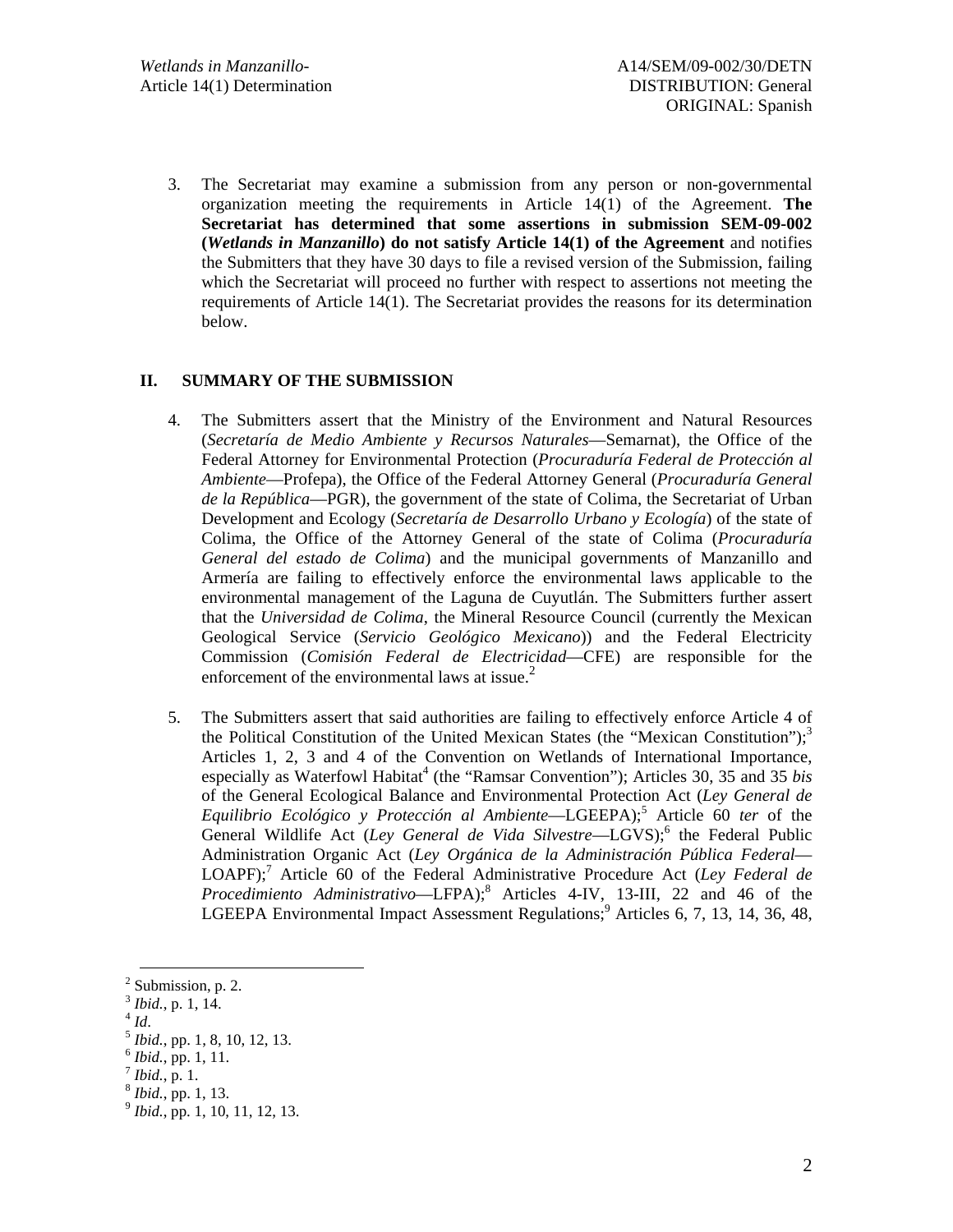49 and 50 of the LGEEPA Ecological Zoning Regulations;<sup>10</sup> Mexican Official Standard NOM-022-SEMARNAT-2003, establishing the specifications for the preservation, conservations, sustainable use and restoration of coastal wetlands in mangrove zones  $("NOM-022");<sup>11</sup> NOM-059-SEMARNAT-2001, environmental protection – native$ Mexican species of wild fauna and flora – risk categories and specifications for inclusion, exclusion or change – list of species at risk ("NOM-059");<sup>12</sup> Articles 1 and 40 of the Colima State Environment and Sustainable Development Act (*Ley Ambiental para el Desarrollo Sustentable del Estado de Colima*—LADSEC);13 Articles 48 and 66 of the Colima State Human Settlements Act (*Ley de Asentamientos Humanos del Estado de Colima*—LAHEC);<sup>14</sup> the Regional Ecological Zoning Program for the Laguna Cuyutlán Sub-Basin (the "Ecological Zoning Program");<sup>15</sup> the Manzanillo Urban Development Program,<sup>16</sup> and the Coordination Agreement for the Drafting, Issuance and Execution of the Regional Ecological Zoning Program for Laguna Cuyutlán (the "Coordination Agreement").<sup>17</sup>

- 6. The Submitters note that Laguna Cuyutlán is the country's fourth largest coastal wetland with 1,500 hectares of mangrove, and is deemed a priority mangrove conservation region by the National Commission for the Knowledge and Use of Biodiversity (*Comisión Nacional de Uso y Aprovechamiento de la Biodiversidad*—Conabio). They further state that the zone has 327 bird species, two of which are listed as endangered by NOM-059, with another 15 listed in the special protection category.<sup>18</sup>
- 7. The Submitters assert the existence of alleged irregularities in the procedures to issue authorizations for the construction and operation of two infrastructure projects at Laguna Cuyutlán: the *Western Zone LPG Receiving, Storage and Distribution Port Terminal*  (the "Manzanillo LPG Project") and the *Manzanillo LNG Terminal* (the "Manzanillo LNG Project"). The information enclosed with the submission indicates that the Manzanillo LPG Project, carried on by the company Zeta Gas del Pacífico, S.A. de C.V ("Zeta Gas"), consists of the construction and operation of a port terminal for LPG and propane gas storage and distribution. The project includes 16 LPG and four propane gas storage spheres, of 43,380 barrels each. The plant is designed to receive a total flow of 45,000 tons (559,325.89 barrels) of LPG per month and distribute a flow of 10,000

<sup>&</sup>lt;sup>10</sup> *Ibid.*, p. 1, 6.<br><sup>11</sup> *Ibid.*, pp. 1, 10, 11, 12.<br><sup>12</sup> *Ibid.*, pp. 1, 3, 4, 10. A Mexican Official Standard ("NOM") is defined in Article 3, Section XI of the Federal Law of Metrology and Normalization (*Ley Federal sobre Metrología y Normalización*) as "the technical regulation of a mandatory nature issued by the relevant authorities, according to the purposes established in Article 40 and which establishes rules, specifications, attributes, directives, characteristics or prescriptions applicable to a product, facility, system, activity, service or production and operation method, as well as those related to terminology, symbols, packaging, marking or labeling and those referred to its compliance and enforcement." The NOMs in this submission operating in conjunction with the LGEEPA can broadly be considered environmental law in the sense of Article 45(2) of NAAEC.<br><sup>13</sup> *Ibid.*, pp. 1, 5, 6, 7, 9.<br><sup>14</sup> *Ibid.*, p. 9.<br><sup>15</sup> *Ibid.*, pp. 2, 5, 6, 11.<br><sup>15</sup> *Ibid.*, pp. 2, 6, 8.<br><sup>17</sup> *Ibid.*, pp. 1, 4, 6.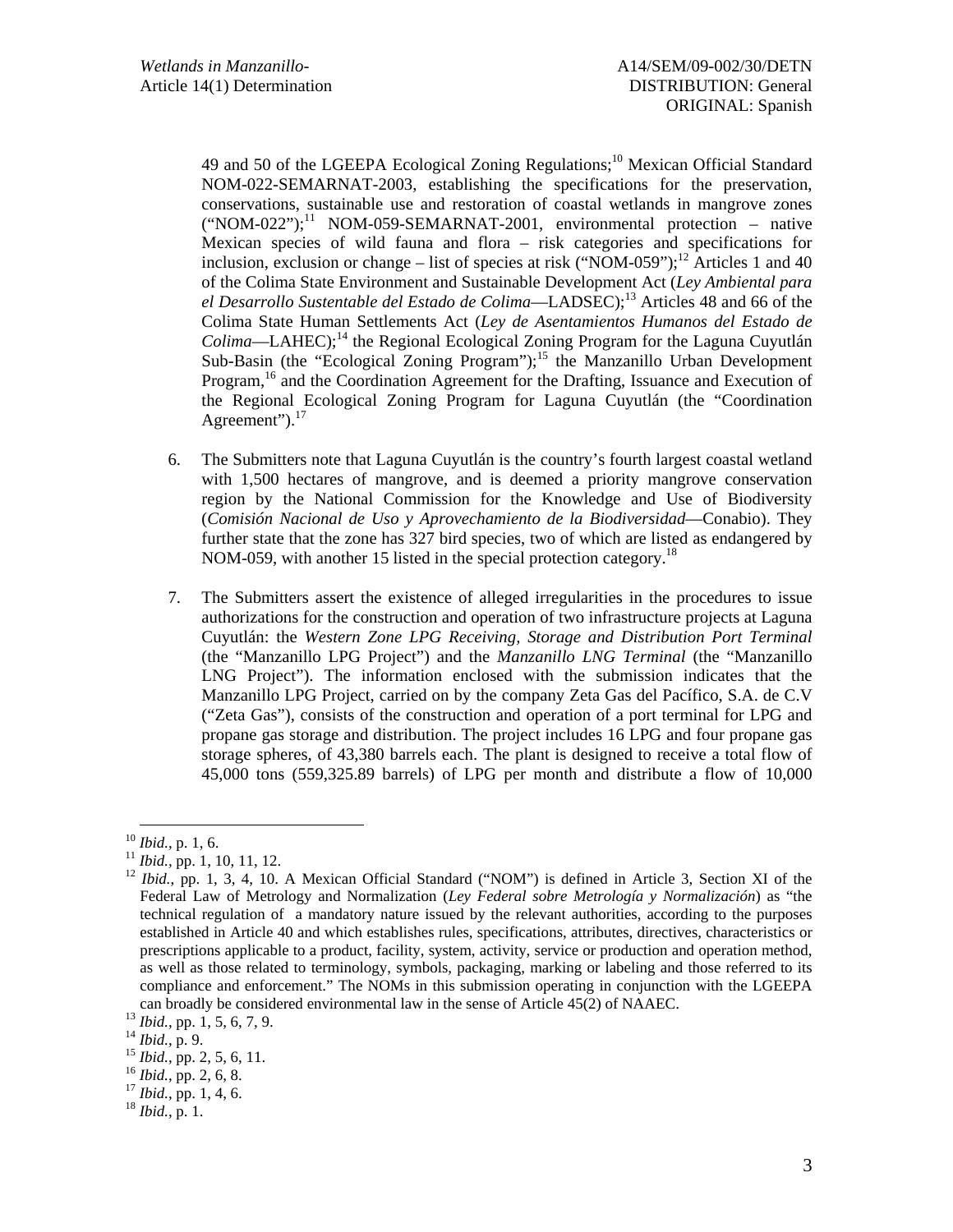barrels per day, sufficient to supply the LPG demand for the area of influence of Manzanillo and surrounding towns.

- 8. As regards to the Manzanillo LNG Project, the submission and its exhibits indicate that it is being undertaken by the CFE and involves the installation of an LNG receiving, storage and regasification terminal. The Manzanillo LNG Project calls for the construction and operation of three LNG storage tanks of 165,000 cubic meters each, with a regasification capacity of 1,000 million cubic feet of natural gas per day. The Manzanillo LNG Project will supply natural gas to the Manzanillo Thermoelectric Complex and the thermoelectric stations in the country's Central-Western zone.<sup>20</sup>
- 9. The Submitters assert that during the environmental impact assessment for both projects, the Semarnat General Environmental Impact and Risk Bureau (*Dirección General de Impacto y Riesgo Ambiental*—DGIRA) failed to conduct an analysis pursuant to the applicable environmental laws, and improperly—they assert—granted the environmental impact authorizations for both projects. In particular, they note that the absence of environmental impact statements (EIS) in the LPG and LNG projects in Manzanillo has not been penalized; that the Manzanillo LPG Project's adherence to the regional ecological zoning program was not evaluated; that both projects' conformity to the laws and Mexican official standards were not met in respect of observance of the levels of wetland and wild bird protection levels at Laguna Cuyutlán; and that the failure of the Manzanillo LNG Project to meet deadlines in the environmental impact assessment project was not penalized. $2<sup>1</sup>$
- 10. According to the Submitters, Mexico has not penalized the violation for non-compliance of conditions established in the environmental impact authorization of the Manzanillo LNG Project. $^{22}$
- 11. The Submitters further assert that, before the Manzanillo LPG Project was authorized, local authorities amended the Manzanillo Urban Development Program to change the Project site zoning from "tourism-ecological" to "heavy industry", which—they claim constitutes a violation of the ecological criteria of the regional ecological zoning program. Likewise, they assert that, before the Manzanillo LNG Project was authorized, the Colima state government illegally amended the regional ecological zoning program and did not establish an environmental log to record progress in the ecological zoning process.<sup>23</sup>

<sup>&</sup>lt;sup>19</sup> Submission, pp. 7-8 and Exhibit 7: Executive Summary of the Regional Environmental Impact Statement, Manzanillo LPG Project.<br><sup>20</sup> Submission, p. 9 and Exhibit 10: Executive Summary of the Regional Environmental Impact Statement,

Manzanillo LNG Project.<br><sup>21</sup> Submission, pp. 8-10.<br><sup>22</sup> Ibid., p. 14.

<sup>&</sup>lt;sup>23</sup> *Ibid.*, pp. 5-7.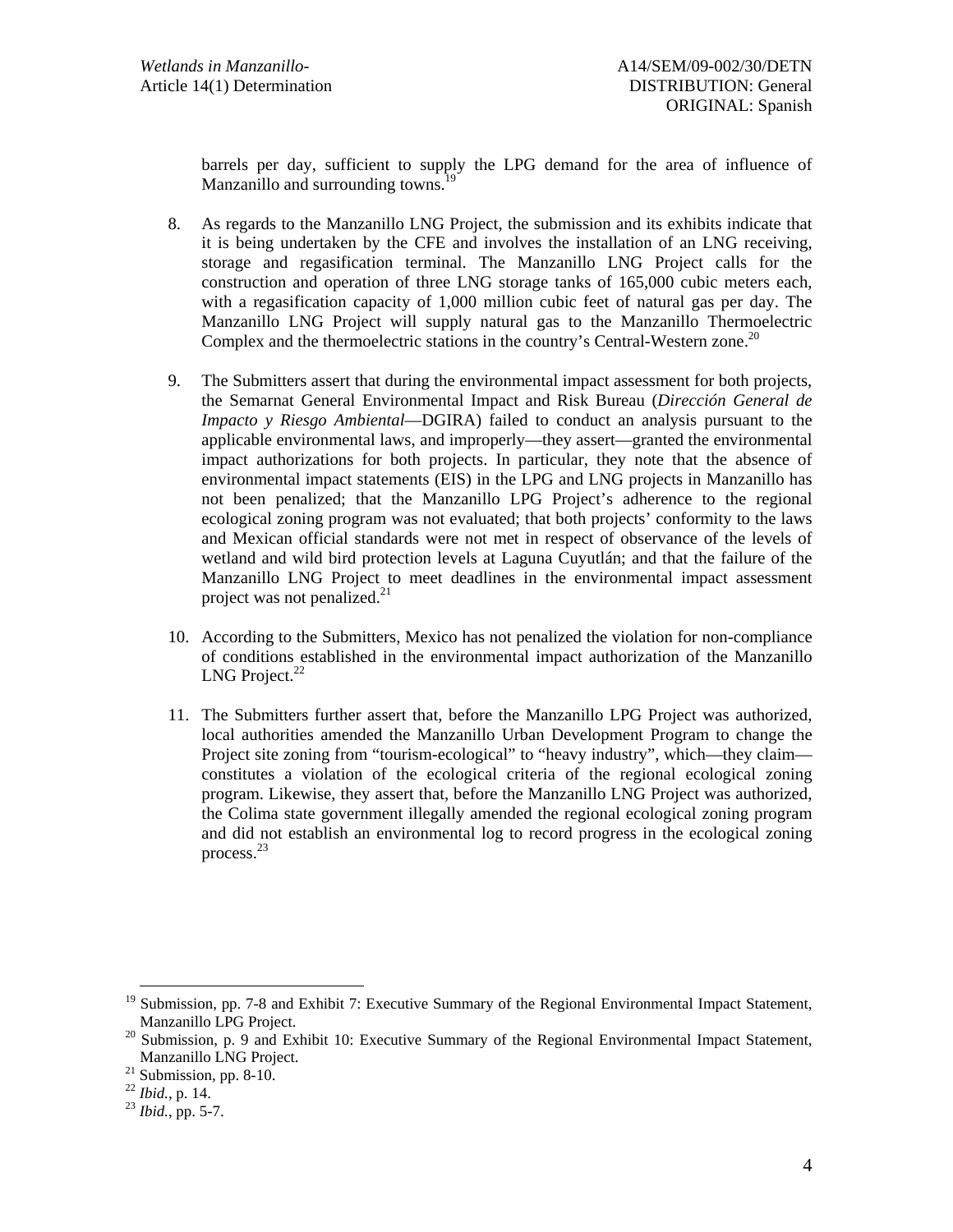# **III. ANALYSIS**

12. NAAEC Article 14 authorizes the Secretariat to consider any submissions of any nongovernmental organization or person asserting that an NAAEC Party is failing to effectively enforce its environmental law. To discharge its functions effectively, the Secretariat may interpret the meaning of the provisions relevant to the submission procedure towards achieving the goals and purposes of the NAAEC.<sup>24</sup> As the Secretariat has noted in previous Article 14(1) determinations,<sup>25</sup> Article 14(1) is not intended to be an insurmountable procedural screening device.

# **A. Opening paragraph of Article 14(1)**

13. The first sentence of Article 14(1) allows the Secretariat to consider submissions from "any non-governmental organization or person asserting that a Party is failing to effectively enforce its environmental law." The Submitters are in fact persons or nongovernmental organizations filing a submission. Having met this requirement, the Secretariat believes that while some of the asserted failures to which the Submitters refer occurred in the past, these appear to be matters that continue to exist and thus meet the temporal requirement of an ongoing situation in Article 14(1). Lastly, the Secretariat determines whether each provision cited in the submission falls under the definition of environmental law pursuant to NAAEC Article 45(2), and whether the Submitters' assertions may be considered further by the Secretariat:

## **1) Environmental law in question**

14. The Secretariat examined the provisions cited in the submission and finds that some of them cannot be addressed in the procedure provided in NAAEC Articles 14 and 15, because they do not fall under the definition set forth in section a) of Article  $45(2)$ .<sup>26</sup> Appendix I contains the text of the provisions subject to further analysis.

<sup>&</sup>lt;sup>24</sup> SEM-07-005 (*Drilling Waste in Cunduacán*), Determination pursuant to Article 14(3) (8 April 2009).<br><sup>25</sup> See *e.g.* SEM-97-005 (*Biodiversity*), Determination pursuant to Article 14(1) (26 May 2008), and SEM-98-

<sup>003 (</sup>*Great Lakes*), Determination pursuant to Article 14(1)(2) (8 September 1999). 26 NAAEC Article 45 defines "environmental law" as follows:

 <sup>2.</sup> For purposes of Article 14(l) and Part Five:

 <sup>(</sup>a) "environmental law" means any statute or regulation of a Party, or provision thereof, the primary purpose of which is the protection of the environment, or the prevention of a danger to human life or health, through:

 <sup>(</sup>i) the prevention, abatement or control of the release, discharge, or emission of pollutants or environmental contaminants,

 <sup>(</sup>ii) the control of environmentally hazardous or toxic chemicals, substances, materials and wastes, and the dissemination of information related thereto, or

 <sup>(</sup>iii) the protection of wild flora or fauna, including endangered species, their habitat, and specially protected natural areas in the Party's territory, but does not include any statute or regulation, or provision thereof, directly related to worker safety or health.

 <sup>(</sup>b) For greater certainty, the term "environmental law" does not include any statute or regulation, or provision thereof, the primary purpose of which is managing the commercial harvest or exploitation, or subsistence or aboriginal harvesting, of natural resources.

 <sup>(</sup>c) The primary purpose of a particular statutory or regulatory provision for purposes of subparagraphs (a)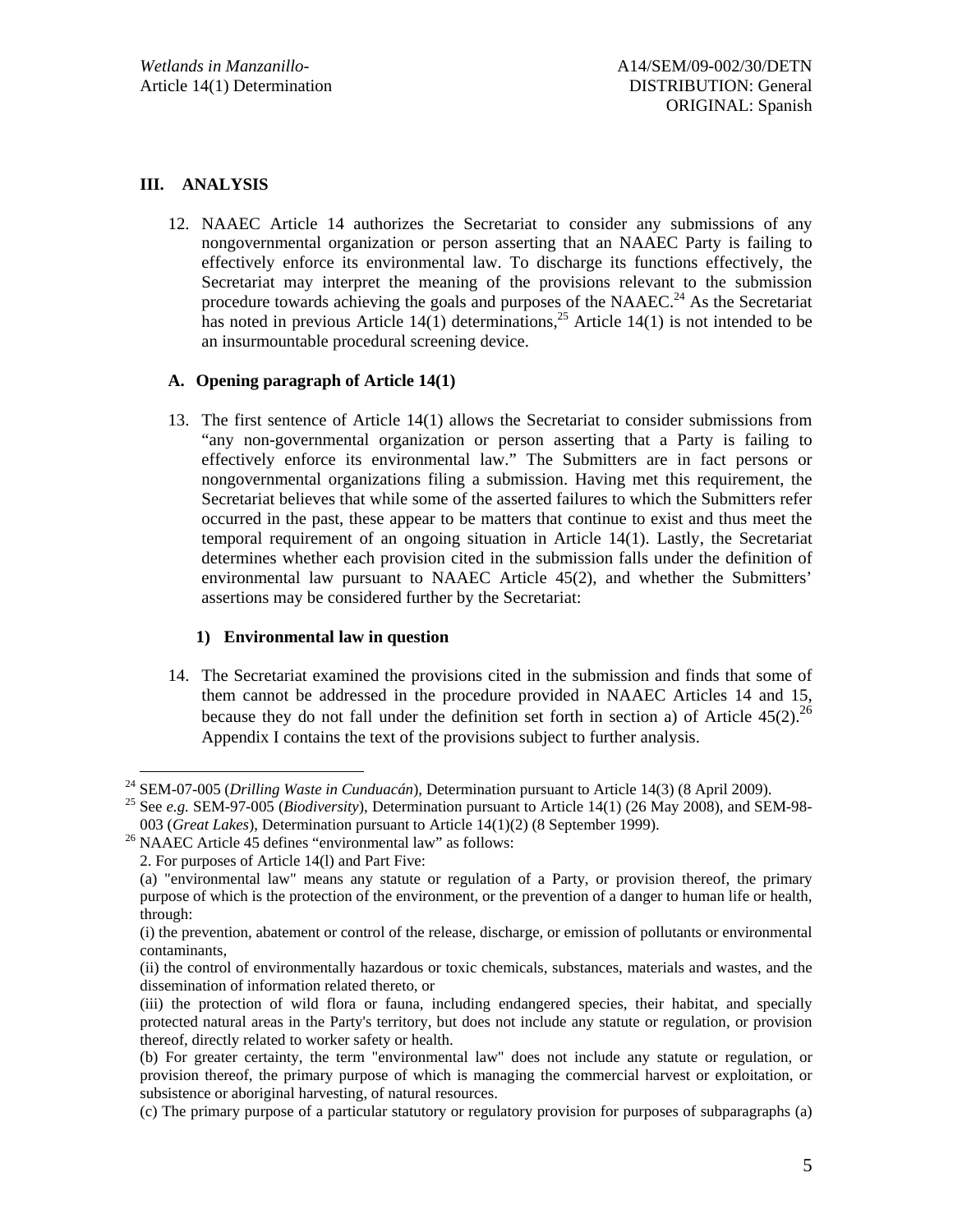#### **i. Article 4 of the Mexican Constitution**

15. The Secretariat has previously determined<sup>27</sup> that the fourth paragraph of Article 4 of the Mexican Constitution falls under the definition of environmental law, as its primary purpose is the protection of the environment or the prevention of a risk to life or human health, and that such provision may be included in its analysis provided that it is complemented by the analysis of the environmental laws in question.<sup>2</sup>

## **ii. Articles 1, 2, 3 and 4 of the Ramsar Convention**

16. The Ramsar Convention is an international treaty adopted and ratified by Mexico.<sup>29</sup> The Mexican courts have found that, pursuant to Article 133 of the Mexican Constitution, international treaties are the supreme law of the  $land<sup>30</sup>$  and are incorporated into the domestic legal regime through the Mexican constitutional mechanism.<sup>31</sup> The cited provisions of the Ramsar Convention define wetlands and waterfowl; $32$  establish the parties' obligation to designate wetlands for inclusion on a  $\text{list}^{33}$  and to formulate and implement their planning so as to promote the conservation of the wetlands;  $34$  and, require the parties to create natural reserves for wetlands and waterfowl.<sup>35</sup> To the extent these provisions of the Ramsar Convention have been implemented in Mexican law, these provisions would meet the definition of environmental law in NAAEC Article  $45(2)$ .

## **iii. LOAPF**

17. The submission does not cite any particular article of the LOAPF, though its reference appears to be related to a complaint filed with the Colima State Attorney General with

and (b) shall be determined by reference to its primary purpose, rather than to the primary purpose of the

statute or regulation of which it is part."<br>
<sup>27</sup> SEM-06-006 (*Los Remedios National Park*), Determination under Article 14(1) (19 January 2007), pp. 4-5.<br>
<sup>28</sup> See also: ADEQUATE ENVIRONMENT FOR DEVELOPMENT AND WELFARE.

DEFINITION OF THIS INDIVIDUAL RIGHT. Ninth Period. Instance: Collegiate Circuit Courts. Source: *Semanario Judicial de la Federación y su Gaceta*, XXI; January 2005, Thesis I.4o.A.447 A.

 $29$  Article 133 of the Mexican Constitution establishes that "This Constitution, the laws issued by the Congress of the Union and all the Treaties issued in conformity, celebrated and that are celebrated by the President of the Republic, will be the Law Supreme of the Union. Judges from each State will adhere to this Constitution, laws and treaties, notwithstanding the provisions in their contradiction that may exist in the

INTERNATIONAL TREATIES. INTEGRAL PART OF THE SUPREME LAW OF THE LAND AND HIERARCHICALLY ABOVE GENERAL, FEDERAL AND LOCAL LAWS. INTERPRETATION OF CONSTITUTIONAL ARTICLE 133. Ninth Period. Instance: Superme Court. Source: *Semanario Judicial de la Federación y su Gaceta*, XXV, April

<sup>2007,</sup> p. 6. Thesis: P. IX/2007.  $^{31}$  International Treaties. Incorporated to the national Law. Its analysis of inconstitutionality ALSO INCLUDES THE DOMESTIC LAW. Ninth Period. Instance: Collegiate Circuit Courts. Source: *Semanario Judicial de la Federación y su Gaceta*, XXVI; July 2007, Thesis I.3o.C.79 K.<br><sup>32</sup> Ramsar Convention, Article 1.<br><sup>33</sup> *Ibid.*, Article 2.

<sup>33</sup> *Ibid.*, Article 2. 34 *Ibid.*, Article 3. 35 *Ibid.*, Article 4.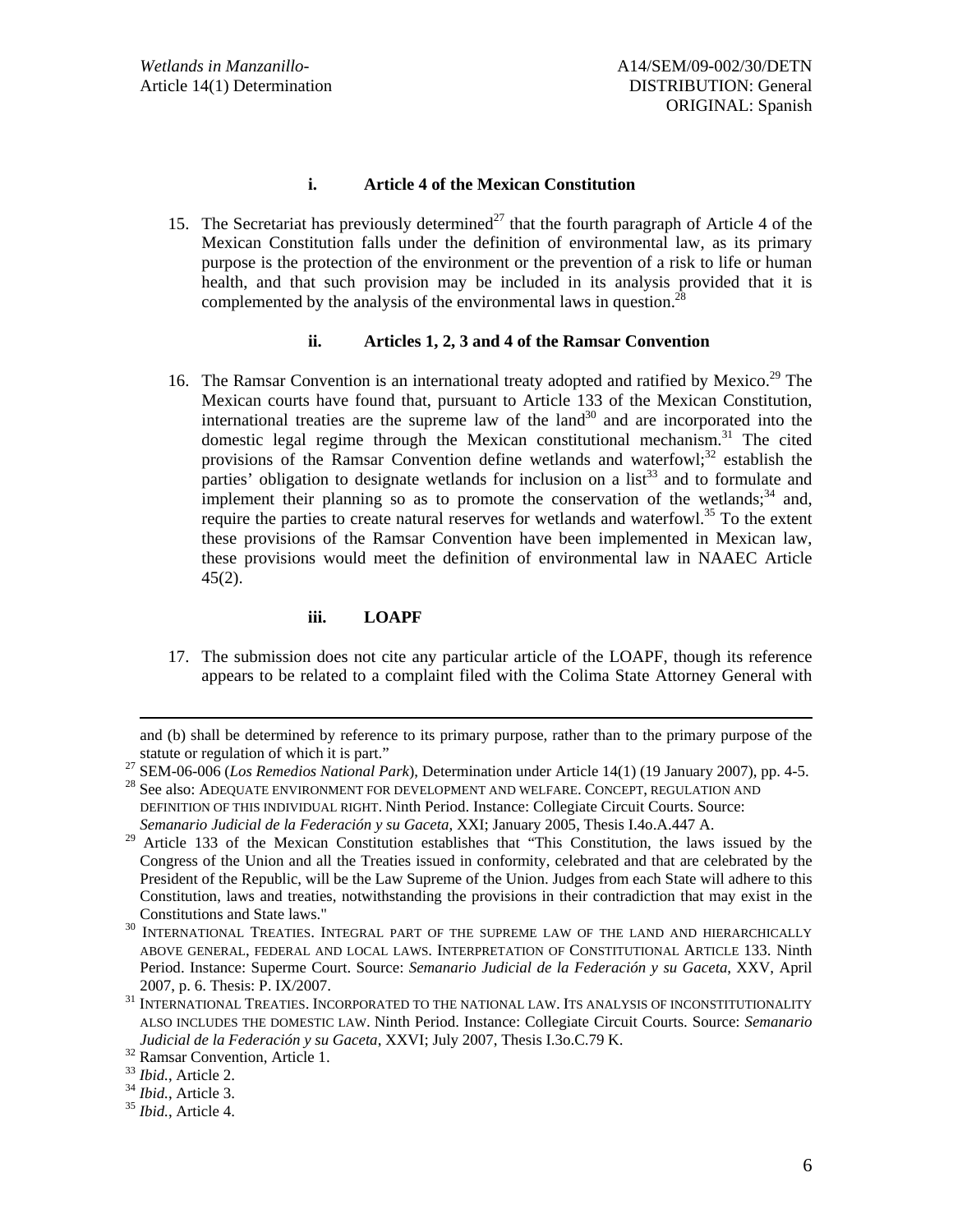respect to the Manzanillo LNG Project.<sup>36</sup> Taking the LOAPF as a whole, it does not appear to fall under the definition of environmental law since it is not drafted with environmental protection as its primary purpose and does not meet the NAAEC Article 45(2) definition of environmental law.

## **iv. LGEEPA Articles 30, 35 and 35 BIS; Articles 4 section IV, 13 section III, 22 and 46 of the Environmental Impact Assessment Regulations; and LFPA Article 60**

18. The cited provisions of the LGEEPA and the Environmental Impact Assessment Regulations are considered for analysis because their primary purpose is the protection of the environment, and they establish requirements to be met by the persons responsible for a project or infrastructure works to obtain an environmental impact authorization,  $37$ determine the criteria for Semarnat to consider during the environmental impact assessment and authorization procedure, $38$  provide the possibility of holding a public consultation during the procedure,<sup>39</sup> and establish the deadlines for the environmental impact procedure.<sup>40</sup> As regards the cited LFPA provision, establishing the revocation of procedures for causes attributable to the interested party,<sup>41</sup> the Secretariat considers it for analysis insofar as it relates to the effective enforcement of the terms and deadlines provided in the Environmental Impact Assessment Regulations.

# **v. LGVS Article 60** *Ter*

19. This provision entered into force on February 12 2007, prior to DGIRA issued the environmental impact authorization for the LNG Manzanillo Project on February 11 2008 and falls under the environmental law definition because it prohibits activities affecting the ecosystem formed by mangrove zones, clearly intended to protect this aspect of the environment.

# **vi. Articles 6, 7, 13, 14, 36, 48, 49 and 50 of the Ecological Zoning Regulations**

20. The cited provisions of the Ecological Zoning Regulations establish the ecological zoning objectives and outcomes,<sup>42</sup> the function and contents of the environmental  $\log$ ,<sup>43</sup> and the conditions to amend the general ecological zoning program for the territory or regional ecological zoning programs,<sup>44</sup> and as such the provisions' primary purpose is of an environmental protection nature and accordingly conforms to the NAAEC Article 45(2) definition of environmental law. The Secretariat further considers that the primary

<sup>&</sup>lt;sup>36</sup> Submission, Complementary Exhibit: Complaint filed by Esperanza Salazar Zenil and Gabriel Martínez Campos with the Colima State Attorney General on 4 June 2007. 37 LGEEPA, Article 30.

<sup>38</sup> LGEEPA, Article 35; Environmental Impact Assessment Regulations, Article 13.

<sup>&</sup>lt;sup>39</sup> Environmental Impact Assessment Regulations, Article 4 section IV.

<sup>&</sup>lt;sup>40</sup> LGEEPA, Article 35 bis; Environmental Impact Assessment Regulations, Articles 22 and 46.

<sup>41</sup> LFPA, Article 60.

<sup>&</sup>lt;sup>42</sup> Ecological Zoning Regulations, Articles 6 and 7.<br><sup>43</sup> *Ibid.*, Articles 13 and 14.

<sup>&</sup>lt;sup>44</sup> *Ibid.*, Articles 36, 48, 49 and 50.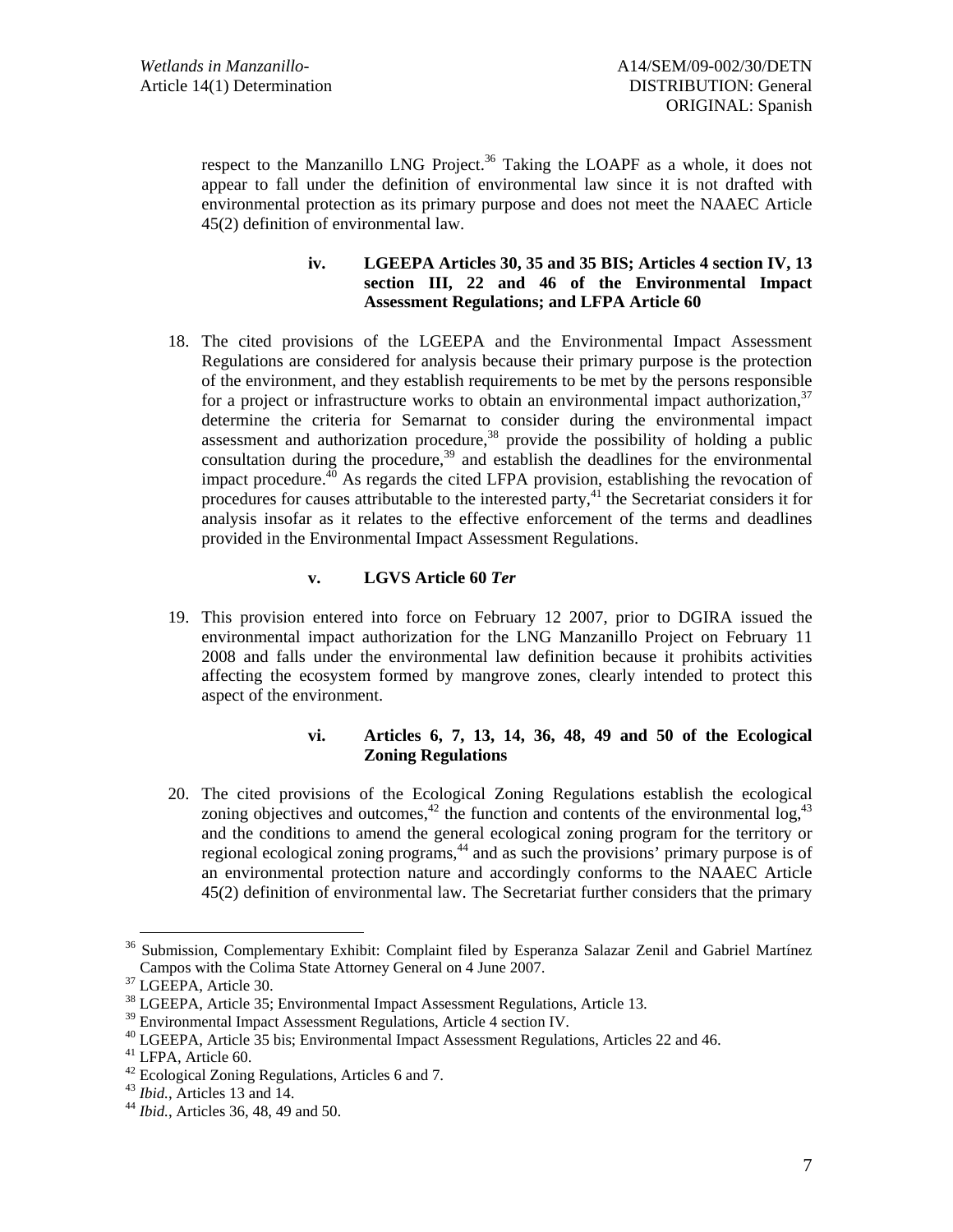purpose of ecological zoning in this particular context is the protection of the environment.<sup>45</sup>

#### **vii. LADSEC Articles 1 and 40**

21. The Submission refers to a "section VIII of LADSEC Article 1", which does not exist. LASDEC Article 40 provides that works or activities carried on in the state of Colima are subject to the provisions of the corresponding ecological zoning programs. Since environmental protection is the primary purpose of ecological zoning, this provision falls under the definition of environmental law.

## **viii. NOM-022 and NOM-059**

- 22. The sections of NOM-022 cited by the Submitters establish conditions for the undertaking of works to ensure mangrove integrity, prohibit activities that may affect the ecosystems they form, and require that EIS include a comprehensive study of the hydrological unit where the coastal wetlands are located. These provisions of NOM-022 fall within the definition of environmental law, as their primary purpose is to regulate and protect these elements of the environment, namely mangrove zones.
- 23. NOM-059 also falls under the definition of environmental law, as its main objective is the protection of wild flora and fauna species native to Mexico through the establishment of risk categories and specifications for inclusion or exclusion on the list of at-risk species.

## **ix. LAHEC Articles 48 and 66, the Manzanillo Urban Development Program and the Ecological Zoning Program**

- 24. The Secretariat consulted the LAHEC provisions applicable to urban development programs,46 and determines that the provisions quoted by the Submitters are environmental law since, among the main purposes of the urban development programs —as defined by LAHEC— is the protection of the environment.
- 25. LAHEC Article 48 calls for consistency between municipal urban development programs and other planning instruments, establishing the required characteristics such as territorial jurisdiction, primary zoning, conservation actions, identification of population center limits, land use assignment, and enforcement guidelines. This provision provides a basis for understanding the enforcement of LAHEC with respect to the Manzanillo Urban Development Program and can be considered by the Secretariat.
- 26. LAHEC Article 66 describes the mechanism that allows for public participation during the formulation of urban development programs. This Article includes specific requirements such as scheduling public hearings, implement a consultation process and address comments from interested persons during the program preparation. The Secretariat does not view a requirement for public participation in an urban development

<sup>&</sup>lt;sup>45</sup> *Cf.* SEM-06-006 (*Los Remedios National Park*), Determination under Article 15(1) (20 March 2008), p. 6. <sup>46</sup> LAHEC, Articles 5 section XIII and 47.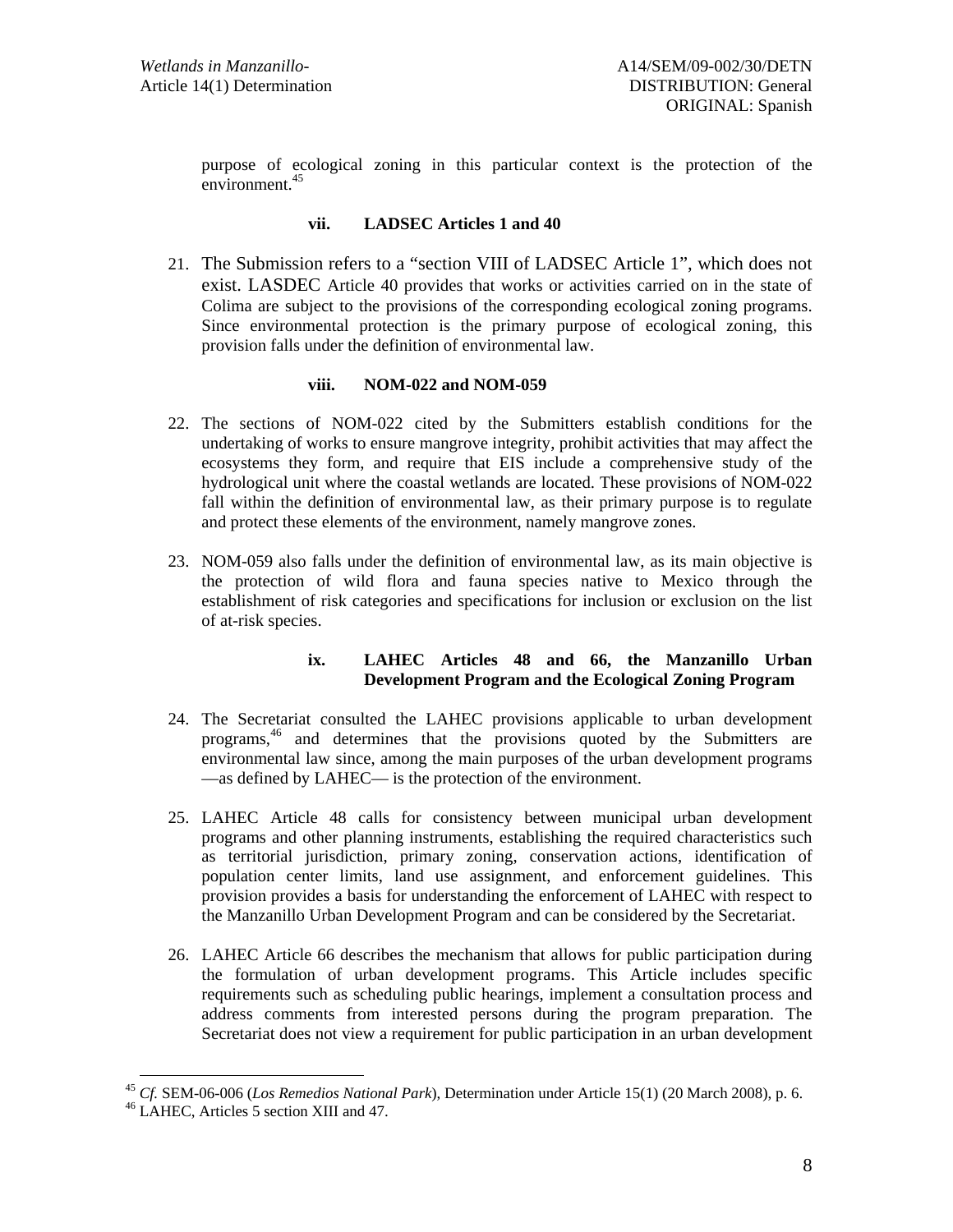program as characterized in the submission as environmental law in accordance with NAAEC Article 45(2).

27. While the Manzanillo Urban Development Program and the Ecological Zoning Program are administrative acts of the authorities which citizens must observe, the Secretariat does not consider them environmental laws. Mexican courts have determined on the scope of urban development programs, finding that although they provide rules"

> [T]hey do not constitute a law in a material sense nor do they share the hierarchy of a law, but rather their formation, application and enforcement are determined by the laws from which they originate".<sup>47</sup>

28. For further clarification, the Mexican courts have held that urban development programs are, in any case, administrative acts that "while having general effects, [these are] not equal to a law".<sup>48</sup> The programs cited by the Submitters do not qualify as environmental  $law^{49}$ .

## **x. Articles 3, 5 and 6 of the Coordination Agreement**

29. Published in the Federal Official Gazette (*Diario Oficial de la Federación*) on 27 October 2000, the Coordination Agreement was signed by the Ministry of the Environment, Natural Resources and Fisheries (currently Semarnat); the state of Colima and the cities of Armería and Manzanillo, among others. While its provisions contain obligations for the authorities at different levels (federal, state, municipal), it is considered solely to guide the Secretariat's analysis, since the extent to which the Coordination Agreement is an environmental law is unclear. However, the Submitters may present more information on this regard in a revised submission to clarify why they consider the Coordination Agreement an environmental law.

## **2) Assertions of a failure to effectively enforce environmental laws**

30. Next, the Secretariat analyzes whether the submission "asserts" alleged failures in the "effective enforcement" of environmental laws, and not alleged deficiency in the law. In this regard, the Secretariat determines that, in effect, the submission as a whole contains assertions on failures in effective enforcement rather than deficiencies in environmental laws. However, it found that some assertions cannot be analyzed according to the process provided in Articles 14 and 15. In this consideration, the Secretariat is guided by

<sup>&</sup>lt;sup>47</sup> URBAN DEVELOPMENT PROGRAMS ISSUED UNDER THE PUEBLA STATE URBAN DEVELOPMENT ACT ARE GENERAL RULES SUBORDINATED TO THE LAW FROM WHICH THEY ORIGINATE (LAW IN EFFECT IN 2001). Administrative Collegiate Court for the Sixth Circuit. Ninth Period. Collegiate Circuit Courts. *Federal* 

*Judicial Weekly and Gazette, XXI, May 2006, p. 1511.* Here is a strip of the MORELOS, WERSION HOMELOS, VERSION 1997, IS NOT A GENERAL, ABSTRACT AND PERSONAL RULE SIMILAR TO A LAW, BUT RATHER AN ADMINISTRATIVE ACT WITH GENERAL EFFECTS TO BE SATISFIED WITH THE GUARANTEE OF GROUNDS AND REASONING. Fourth Administrative Collegiate Court for the First Circuit. Ninth Period. Collegiate Circuit Courts. *Federal Judicial Weekly and Gazette*, XIX, February 2004, p. 985.

<sup>49</sup> Although these may be governed by environmental law.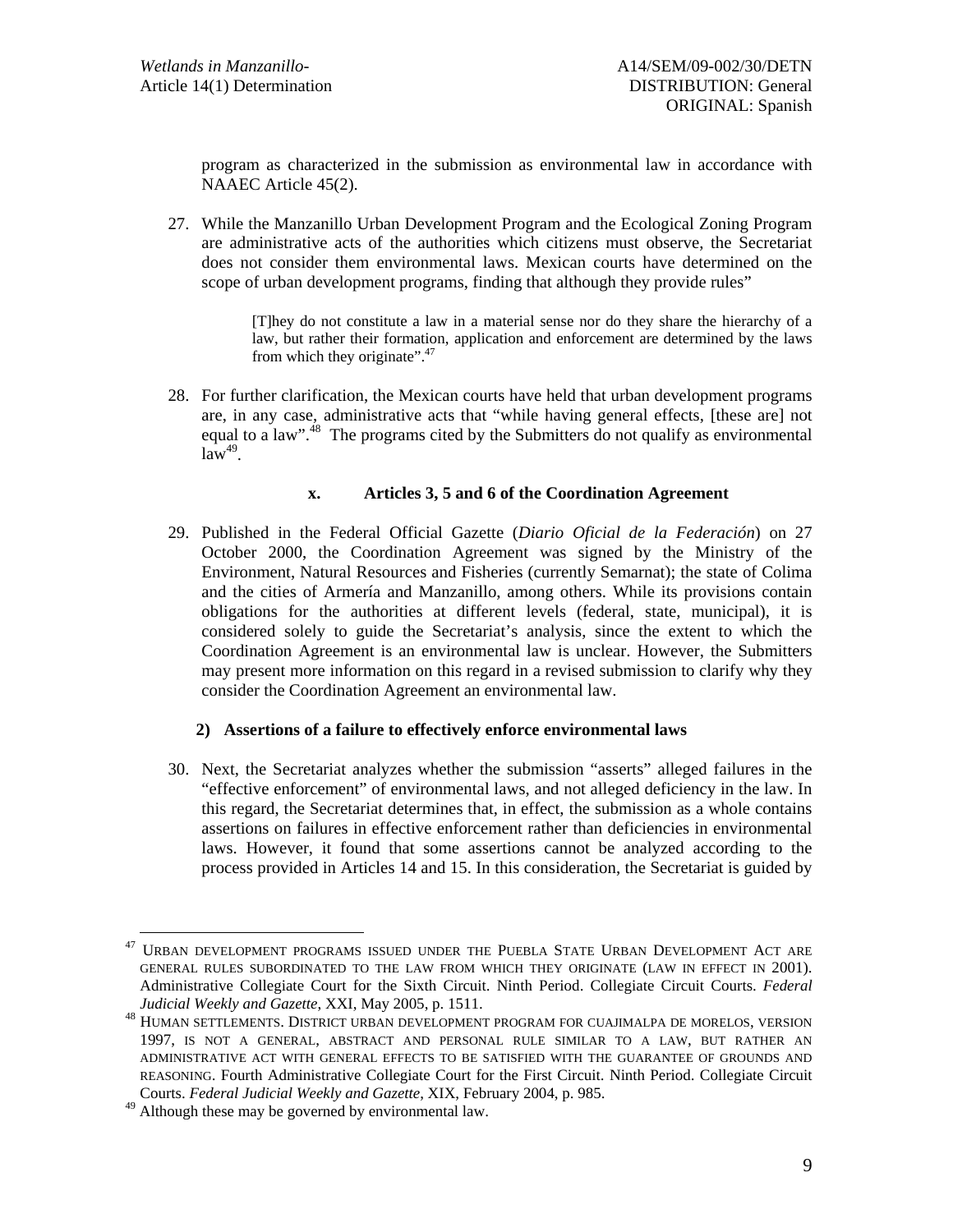NAAEC Article 5, which enunciates some measures that the Parties may adopt for the effective enforcement of its environmental laws. $50$ 

# **i) Assertions regarding amendments to the Manzanillo Urban Development Program**

- 31. The Submitters state that the environmental impact statement (EIS) for the Manzanillo LPG Project was filed with Semarnat on 24 February 2004.<sup>51</sup> On 12 June 2004, the municipality of Manzanillo agreed to amend the Manzanillo Urban Development Program, changing the classification of the site selected for the execution of the Manzanillo LPG Project from woodlands to a medium-term urban reserve, changing its zoning from "tourism-ecology" to "high-impact and high-risk heavy industry".<sup>52</sup> The Submitters assert that the municipal authorities adjusted the Manzanillo Urban Development Program to accommodate the Projects, $5<sup>3</sup>$  and that the modifications to the Manzanillo Urban Development Program contradict the ecological guidelines of the environmental management units defined by the Ecological Zoning Program. They assert that doing so resulted in a lack of consistency between the Program and the state's obligations under the Coordination Agreement.
- 32. The Submitters assert that by amending the Manzanillo Urban Development Program, the municipality of Manzanillo failed to effectively enforce LAHEC Article 48 section I, which provides that the municipal urban development programs should be consistent with the respective ecological zoning program.
- 33. It is clear that the Manzanillo Urban Development Program is subject to the LAHEC and that according to Article 48 section I must include "consistency mechanisms". The Secretariat further notes that Article 5 section XIII of this law defines the term "urban development program", finding environmental protection among its elements, which confirms that the assertion regarding the amendments to the Manzanillo Urban Development Program may be analyzed, provided that the analysis refers to the environmental aspects of the program.

# **ii) Assertions regarding the amendments to the Ecological Zoning Program**

34. The Submitters claim that the Ecological Zoning Program released on 5 July 2003 classified the sites of the infrastructure projects described in the submission as natural land areas in the framework of a regional conservation policy. The compatible use allowed in the zone was low-impact tourism<sup>54</sup> and according to Submitters "establishes" conservation and protection policies incompatibles with 'human settlements, infrastructure and urban equipment<sup>"55</sup> On 8 November 2004, the CFE filed an EIS with

<sup>&</sup>lt;sup>50</sup> *Cfr.* SEM-98-003 (*Great Lakes*), Determination under Articles 14(1) and (2) (8 September 1999), pp. 8-9.<br><sup>51</sup> Submission, p. 7.<br><sup>52</sup> Ibid., pp. 8-9.

<sup>&</sup>lt;sup>53</sup> *Ibid.*, p. 6. The environmental impact assessment authorization for the LNG Manzanillo Project was filed before Semarnat on 8 de November 2006.

 $54$  Submission, Exhibit 3: Ecological Zoning Program, p. 12.

<sup>55</sup> Submission, p. 5.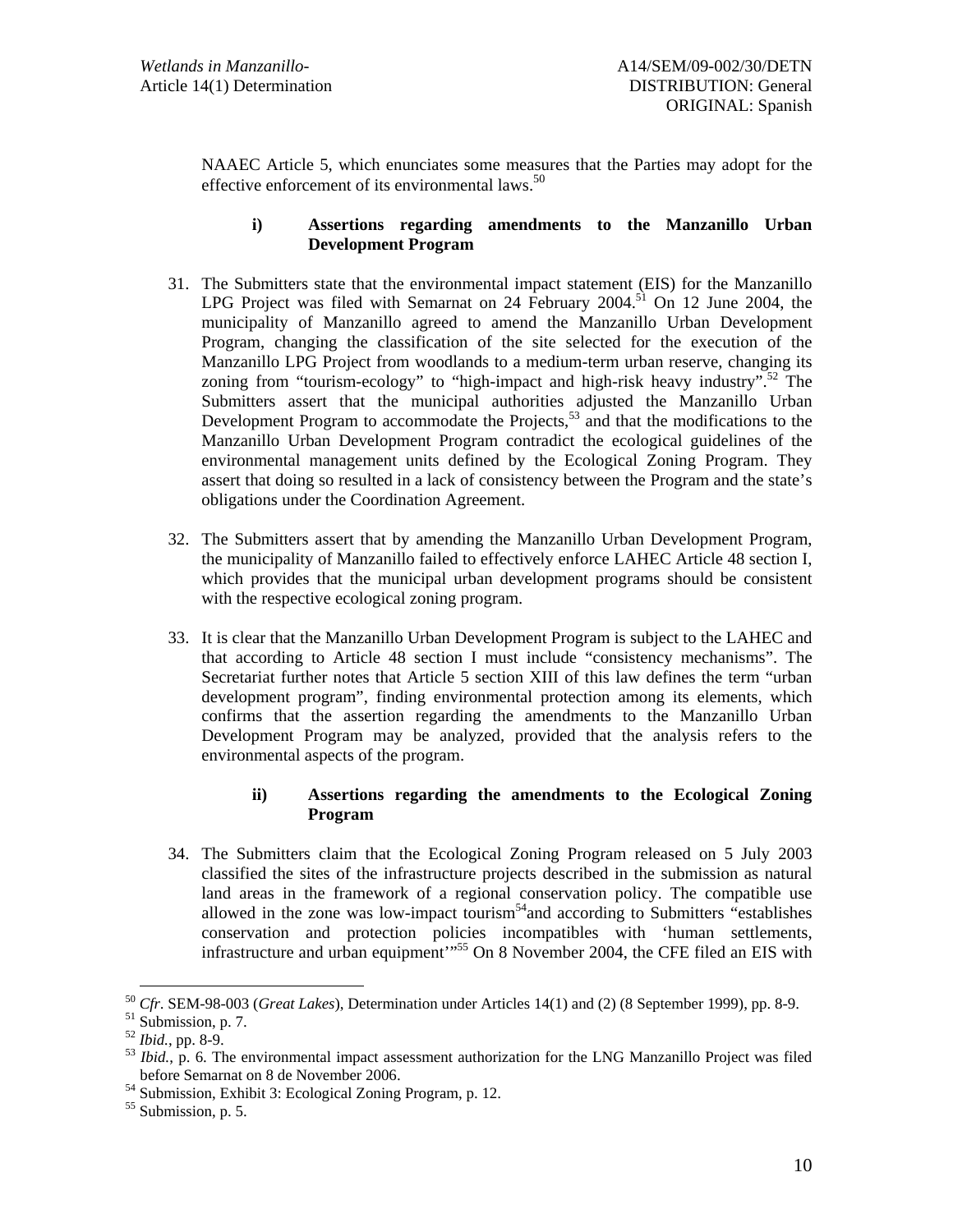Semarnat on the Manzanillo LNG Project to be located at Laguna Cuyutlán, subject to the provisions of the Ecological Zoning Program. The Submitters note that on 3 May 2007 the Colima state government amended the Ecological Zoning Program to allow human settlements, infrastructure and equipment at the designated Manzanillo LNG Project site.

- 35. The environmental authorization of the LPG Manzanillo Project states "there is a possibility for two maximum probable events and three maximum catastrophic events".<sup>56</sup> As for the LNG Manzanillo Project authorization, it documents eleven probable events in the areas subject to the ecological zoning program.<sup>57</sup> The Submitters claim that Mexico failed to effectively enforce the Ecological Zoning Regulations, stating that the ecological zoning programs may be modified only if the modification leads to a decrease in the adverse environmental impacts caused by productive activities.<sup>58</sup> The Submitters further note that, in the process to amend the Ecological Zoning Program, Mexico did not record the progress in the ecological zoning process in a publicly available log, thereby violating the applicable provisions of the Ecological Zoning Regulations.<sup>59</sup>
- 36. The Secretariat notes that Article 1 of the Ecological Zoning Regulations provides a federal scope of application of the regulation. Though the Submitters assert supplemental application, they fail to identify the issues within the state environmental law (i.e., the LADSEC) that warrant such supplemental application. The Submitters may provide a revised version of their submission addressing this.

# **iii) Assertions of a failure to effectively enforce LADSEC Article 40 and LGEEPA Article 35 and the failure to observe the Ecological Zoning Program with respect of the Manzanillo LPG Project**

37. On 5 July 2003, the Colima state government released the Ecological Zoning Program. According to the Submitters, the Manzanillo LPG Project was to be located in the environmental management units regulated under the Ecological Zoning Program in effect at the time the project's environmental impact was evaluated.<sup>60</sup> The project site units were classified as highly or very highly fragile, the only compatible uses of which are low-impact tourism activities according to the Program. For both units, the land use compatibility tables of the Ecological Zoning Program provided that their use was incompatible with human settlements, infrastructure and equipment.<sup>61</sup> On 24 June 2004,

<sup>&</sup>lt;sup>56</sup> Submission, Exhibit 8: Environmental impact authorization of the Manzanillo LPG Project, dated 23 June 2004, p. 29.

<sup>&</sup>lt;sup>57</sup> Submission, Exhibit 12: Environmental impact authorization of the Manzanillo LNG Project, dated February 11 2008, pp. 105-108.<br><sup>58</sup> Ecological Zoning Regulations, Articles 49 and 50.<br><sup>59</sup> Ecological Zoning Regulations, Articles 7, 13 and 14.

<sup>&</sup>lt;sup>60</sup> Environmental Management Units Ent<sub>5</sub> 39 and Ent<sub>4</sub> 40 under the Ecological Zoning Program. Unit 39, called "coastal dunes", consists of high dunes (10-25 m) with strong slopes of unconsolidated sand with sand coast halophiles fed by beach sand from the shoals abutting Laguna Cuyutlán to the south, corresponding to Unit 40. 61 Submission, Exhibit 3: Ecological Zoning Program, Table 1: Land Use Compatibilities corresponding to

each environmental management unit in the Laguna Cuyutlán Sub-Basin.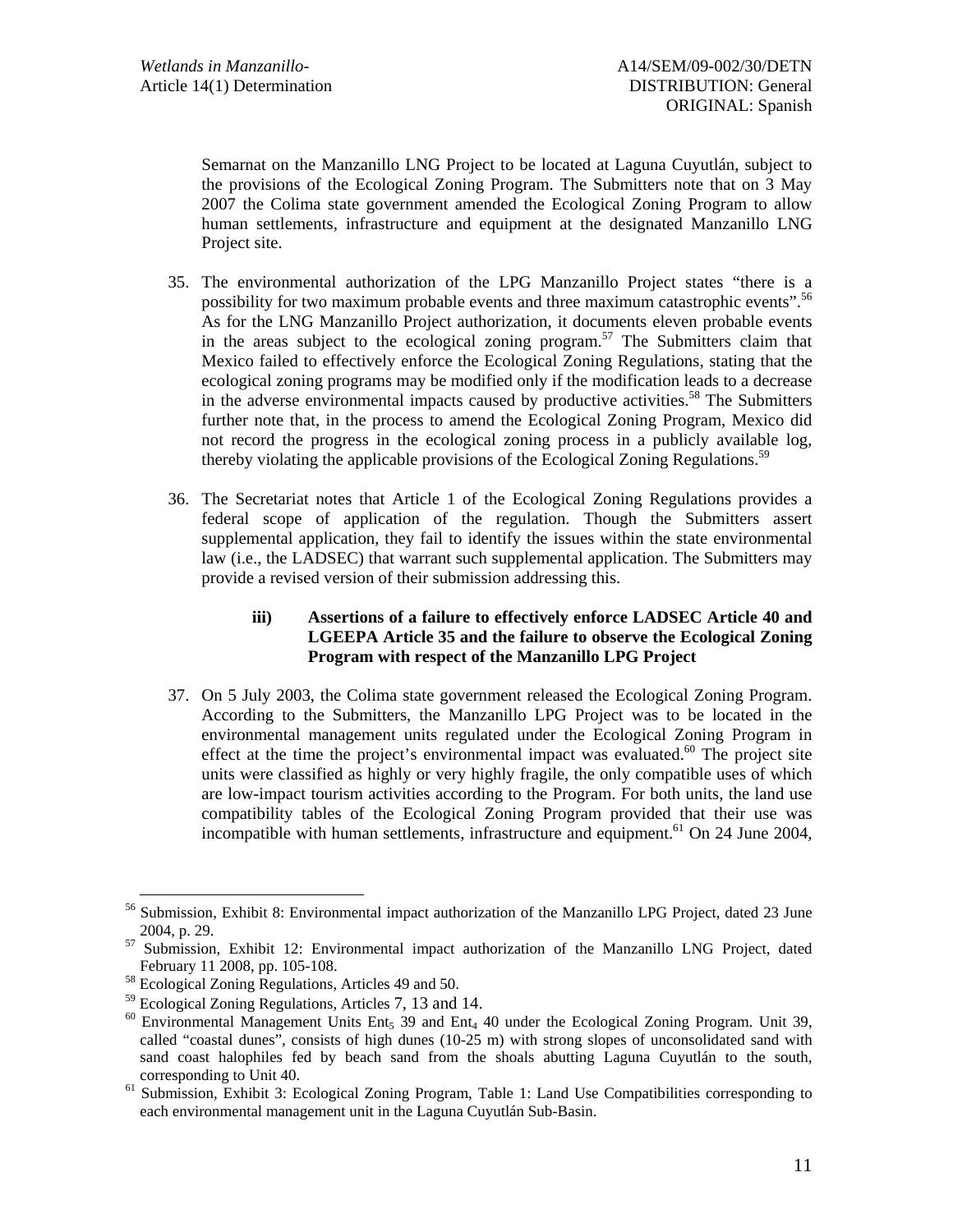Semarnat issued the environmental impact authorization for the Manzanillo LPG Project.

- 38. The Submitters assert that, by authorizing a project not in compliance with the ecological guidelines of the Ecological Zoning Program, Mexico failed to effectively enforce LADSEC Article  $40$ ,  $62$  which requires Colima state authorities to observe the zoning programs when issuing authorizations. In this regard, the Secretariat finds that said provision of the LADSEC, a state law that applies to Colima state authorities when issuing authorizations and not to the federal authorities that issued the environmental impact authorization. The Submitters may address this in a revised version of the submission.
- 39. According to the Submitters, Mexico did not effectively enforce Article 35 of the LGEEPA, which provides that in order to issue an environmental impact authorization for a given project, Semarnat must adhere to the provisions of the ecological zoning programs for the territory. In this respect, the assertion on the alleged failure to effectively enforce LGEEPA Article 35 in the issuance of the authorization of the Manzanillo LPG Project without observing the applicable Ecological Zoning Program may be reviewed in accordance with Article 14(1) of the Agreement.
- 40. The Submitters state that "starting 23 June 2004, the government of Colima improperly validated, within the scope of its jurisdiction, the construction, operation and functioning of the [Manzanillo LPG Project]". In this regard, while the provisions cited in the submission may be relevant, the Secretariat cannot ascertain which official act is being referenced by the Submitters, and this may also be addressed in a revised submission.
- 41. The Submitters claim that Mexico failed to effectively enforce the Coordination Agreement whereby Semarnat, the state of Colima and the municipalities of Armería and Manzanillo agree that their agencies and entities would be subject to the ecological provisions and criteria of the Ecological Zoning Program<sup>63</sup> and ensure that the authorizations issued in the state comply with the regulations in the Ecological Zoning Program. While the Coordination Agreement provides that Semarnat is to foster the application of the program, its application in the issuance of environmental impact authorizations is unclear. In this regard, the Submitters may provide a revised submission clarifying their assertion that the Coordination Agreement is binding upon Semarnat as the authority issuing the environmental impact authorization of the Manzanillo LPG Project and demonstrating how it relates to LGEEPA and the Ecological Zoning Regulations.

## **iv) Assertions of a failure to effectively enforce the applicable EIS requirements for the Manzanillo LPG and LNG Projects**

 $62$  Works or activities carried on in the State and the granting of land use or building permits and zoning

certificates are subject to the provisions of the corresponding ecological zoning programs. 63 Ecological Zoning Program, clause five, sections b) and c), and clause six, section b).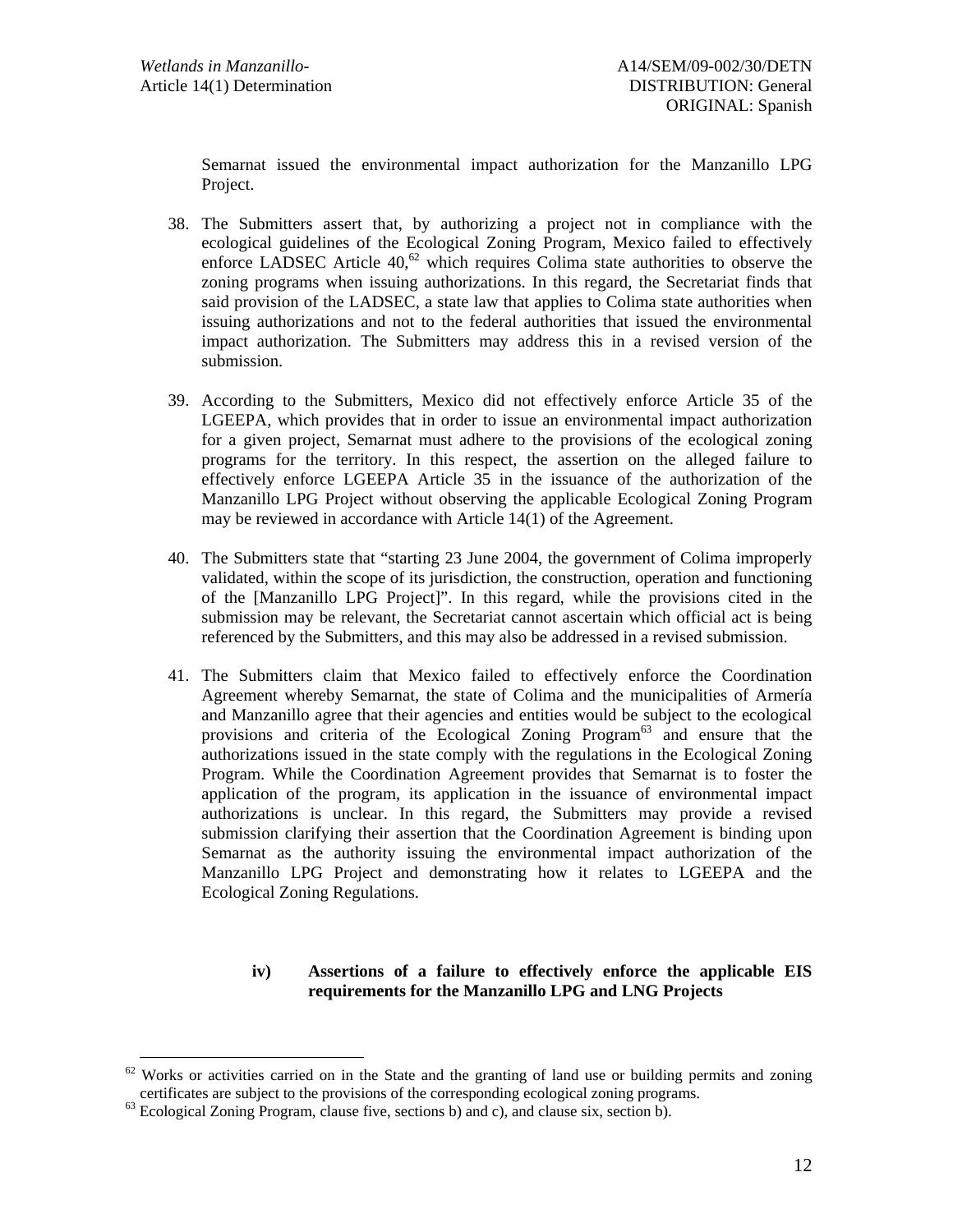- 42. The Submitters hold that the EIS for the Manzanillo LPG and LNG Projects do not contain sufficient information warranting their authorization, particularly because they did not comply with LGEEPA Article 30, and Article 13 of the Environmental Impact Assessment Regulations. As regards to the Manzanillo LNG Project, the Submitters state that the construction and operation of the terminal will harm flora and fauna species listed as threatened, endangered or subject to special protection under NOM-059, asserting that there are no studies demonstrating that the LNG project will ensure the integrity of the mangrove ecosystem or how the fragmentation of the coastal wetland will be avoided. The Submitters further state that although Semarnat requested additional information on the Manzanillo LNG Project on 23 January 2007, it did not require and did not obtain the project's justification in the framework of the Ecological Zoning Program, which at that time had yet to be modified. They further assert that Mexico failed to effectively enforce LGEEPA Article 35, which provides the periods and situations in which the environmental impact authorization may be granted or denied.
- 43. These assertions refer to a failure to effectively enforce the requirements of the environmental impact assessment procedure and the conditions in which environmental impact authorizations were granted for the Manzanillo LPG and LNG Projects, and the Secretariat may consider them in any further assessment of the submission.

## **v) Assertions on the failure to effectively enforce NOM-059, NOM-022 and the LGVS**

44. The Submitters hold that the environmental impact authorizations of the Manzanillo LPG and LNG Projects were not issued in accordance with NOM-059, listing and protecting flora and fauna species, or NOM-022, protecting wetlands. They further assert that, when authorized, the Manzanillo LNG Project contravened Article 60 *Ter* of the LGVS, in effect since 1 February 2007, which provides:

> The removal, filling, transplanting, trimming or any work or activity affecting the integrity of the hydrological flow of the mangrove; the ecosystem and its zone of influence; its natural productivity; the natural load capacity of the ecosystem for tourism projects; nesting, mating, refuge, feeding and spawning areas; or interactions between the mangrove, rivers, dunes, the adjacent maritime zone and corals, or which cause changes to ecological characteristics and services, is prohibited.

45. The Secretariat finds that these assertions may be further considered under Article 14(1) of the Agreement, as they refer to a failure to effectively enforce the rules applicable to the protection of the environment, specifically wetlands, mangroves and wild birds.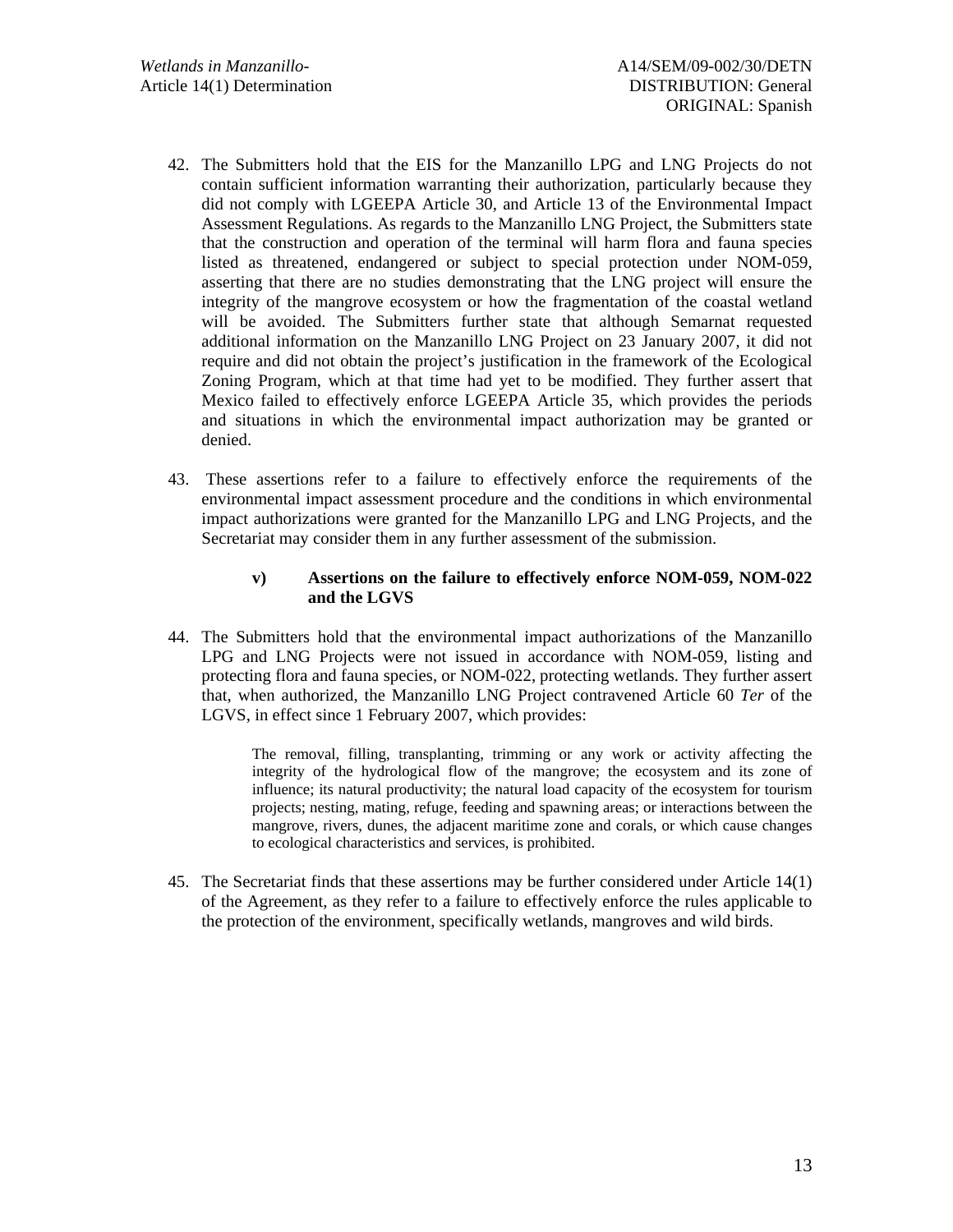# **vi) Assertions of a failure to enforce legal deadlines in the environmental impact assessment and authorization procedure of the Manzanillo LNG Project**

- 46. The Submitters assert that there were irregularities in the environmental assessment procedure, since Semarnat allegedly did not revoke the assessment despite the fact that the deadline provided in Article 22 of the Environmental Impact Assessment Regulations had passed for additional information to be filed by the person responsible for the Manzanillo LNG Project, and the deadline for a ruling to be issued in LGEEPA Article 35 bis and Article 46 of the Environmental Impact Assessment Regulations. On 5 September 2007, Submitters' requested that DGIRA terminate the environmental impact assessment procedure, as the 120-day period prescribed by Article 46 of the Environmental Impact Regulations had been exceeded.<sup>64</sup>
- 47. This assertion refers to the alleged failure to follow the deadlines applicable to environmental impact assessment procedures, and the Secretariat may consider this assertion under NAAEC Article 14.

## **vii) Assertions of a failure to penalize violation of the conditions established in the environmental impact authorization of the Manzanillo LNG Project**

- 48. The Submitters state that the CFE, as the party undertaking the Manzanillo LNG Project, has yet to comply with the conditions established in the environmental impact authorization, which has resulted in environmental damage in the project area. They assert that despite the citizen complaint filed with Profepa on 10 July 2008, Mexico is failing to effectively enforce Article 47 of the Environmental Impact Assessment Regulations, which provides that the execution of a project must adhere to the provisions of the environmental impact ruling and applicable legal provisions.
- 49. Although the Secretariat finds that this assertion may be addressed under NAAEC Article 14, the Submitters have not identified which conditions of the environmental impact authorization were allegedly not met by CFE, and this may be addressed in a revised submission.

# **B. Requirements of NAAEC Article 14 (1)**

50. The Secretariat now evaluates the submission in light of the six requirements listed in Article 14(1) of the NAAEC and finds that while the submission as a whole satisfies the opening paragraph of Article 14(1), it does not comply with all requirements listed. The Secretariat's reasoning is explained below:

<sup>&</sup>lt;sup>64</sup> Submission, Complementary Exhibit: Revocation request filed by Esperanza Salazar Zenil with DGIRA on 4 September 2005.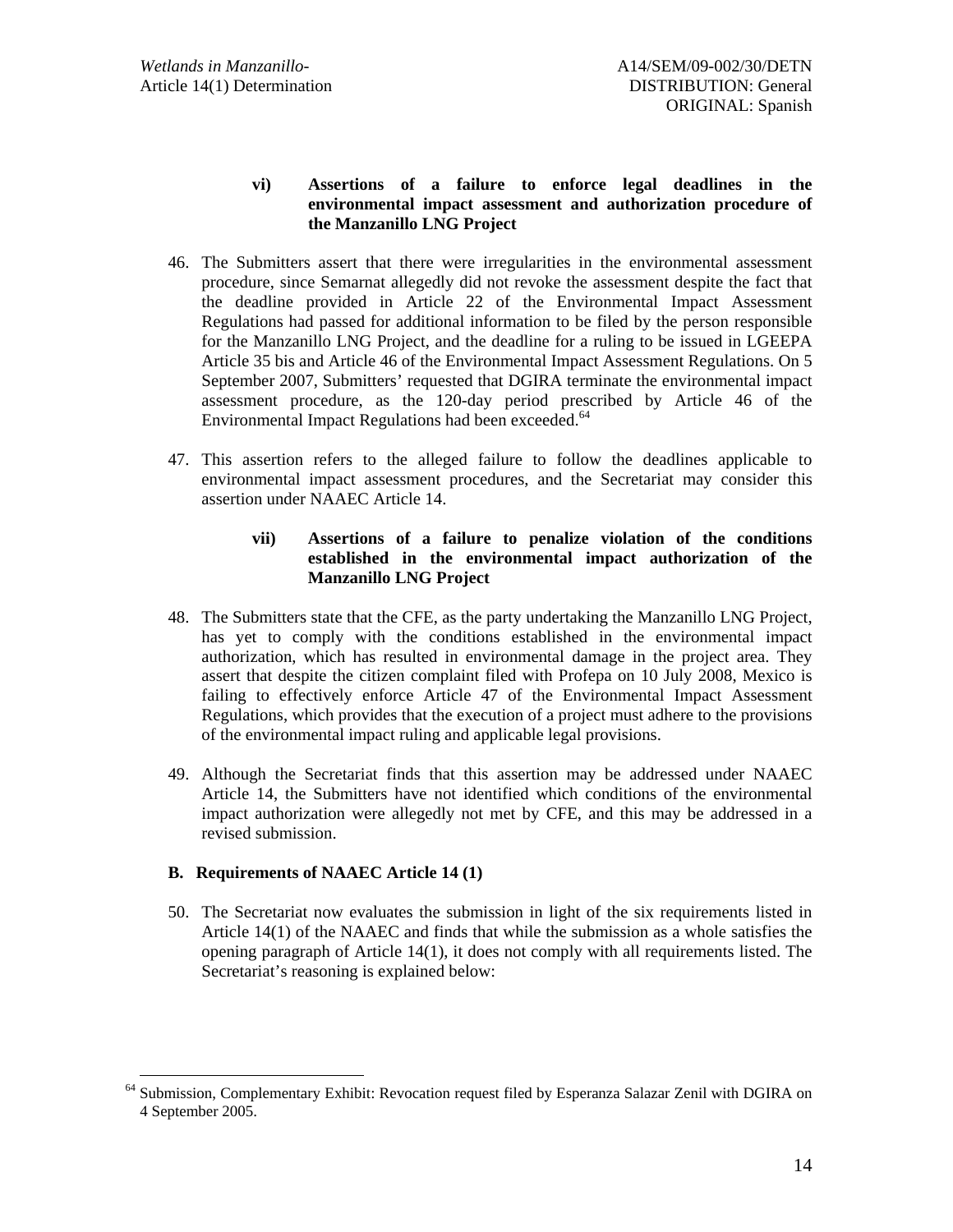- a. The submission meets the Article  $14(1)(a)^{65}$  requirement because it is filed in writing in a language designated by the Parties for the filing of submissions, in this case Spanish; $66$
- b. The submission satisfies Article  $14(1)(b)^{67}$  because the information provided enables identification of the persons filing it. The statement of the name and address of the person or organization filing a submission is sufficient for the Secretariat to clearly identify the Submitters.<sup>68</sup>
- c. The submission is not in full compliance with the requirements of Article 14(1)(c),  $69$ as it does not provide sufficient information on some of the assertions of the submission.

The enclosures filed with the submission include a copy of the executive summary of the EIS for the Manzanillo LPG Project<sup>70</sup> and the Manzanillo LNG Project,<sup>71</sup> as well as a request for additional information on the latter issued by DGIRA, and the CFE's response;72 information on the deadline extension for the Manzanillo LNG Project authorization<sup>73</sup> and a copy of the environmental impact authorizations for both projects, issued by DGIRA.<sup>74</sup> The submission includes copies of different recourses and filings on the Manzanillo LNG Project, including a citizen complaint on the construction activities and Profepa's response; $\frac{75}{15}$  two recourses relating to the

<sup>&</sup>lt;sup>65</sup> "The Secretariat may consider a submission[...] if the Secretariat finds that the submission:<br>(a) is in writing in a language designated by that Party in a notification to the Secretariat:"

NAAEC Article 19 provides that the official languages of the CEC are Spanish, French and English, without distinction. Likewise, section 3.2 of the *Guidelines for Submissions on Enforcement Matters Under Articles 14 and 15 of the North American Agreement on Environmental Cooperation* (the "Guidelines") provides: "Submissions may be made in English, French or Spanish, which are the languages currently

designated by the Parties for submissions".<br>
<sup>67</sup> "The Secretariat may consider a submission[...] if the Secretariat finds that the submission:<br>
(b) clearly identifies the person or organization making the submission;"

<sup>&</sup>lt;sup>68</sup> In this regard, see SEM-07-005 (*Drilling Waste in Cunduacán*), Determination under Article 14(3) (8 April 2009), § 25(a). <sup>69</sup> "The Secretariat may consider a submission[...] if the Secretariat finds that the submission:

<sup>(</sup>c) provides sufficient information to allow the Secretariat to review the submission, including any

documentary evidence on which the submission may be based"  $\frac{70}{2}$  Submission, Exhibit 7: Executive Summary of the Regional Environmental Impact Statement, Manzanillo

LPG Project.<br><sup>71</sup> Submission, Exhibit 10: Executive Summary of the Regional Environmental Impact Statement, Manzanillo

LNG Project. 72 Submission, Exhibit 14: CFE response to DGIRA request for additional information; Exhibit 15: Ruling S.G.P.A./DGIRA/DG/0175/07 issued by DGIRA on 23 January 2007, containing the request for additional

information from CFE on the Manzanillo LNG Project.<br>Submission, Exhibit 16: Ruling S.G.P.A./DGIRA/DESEI/0712/07 issued by DGIRA on 9 May 2007, containing the extension of the deadline for the Manzanillo LNG Project assessm

<sup>&</sup>lt;sup>74</sup> Submission, Exhibit 8: Environmental impact authorization of the Manzanillo LPG Project, dated 23 June 2004; Exhibit 12: Environmental impact authorization of the Manzanillo LNG Project, dated February 11 2008.<br><sup>75</sup> Submission, Complementary Exhibit: Complaint filed by Esperanza Salazar Zenil with Profepa on 10 July

<sup>2008,</sup> and Ruling PFPA/COL/DQ/79/02474/2008 issued by the Profepa delegate in Colima on 6 October 2008.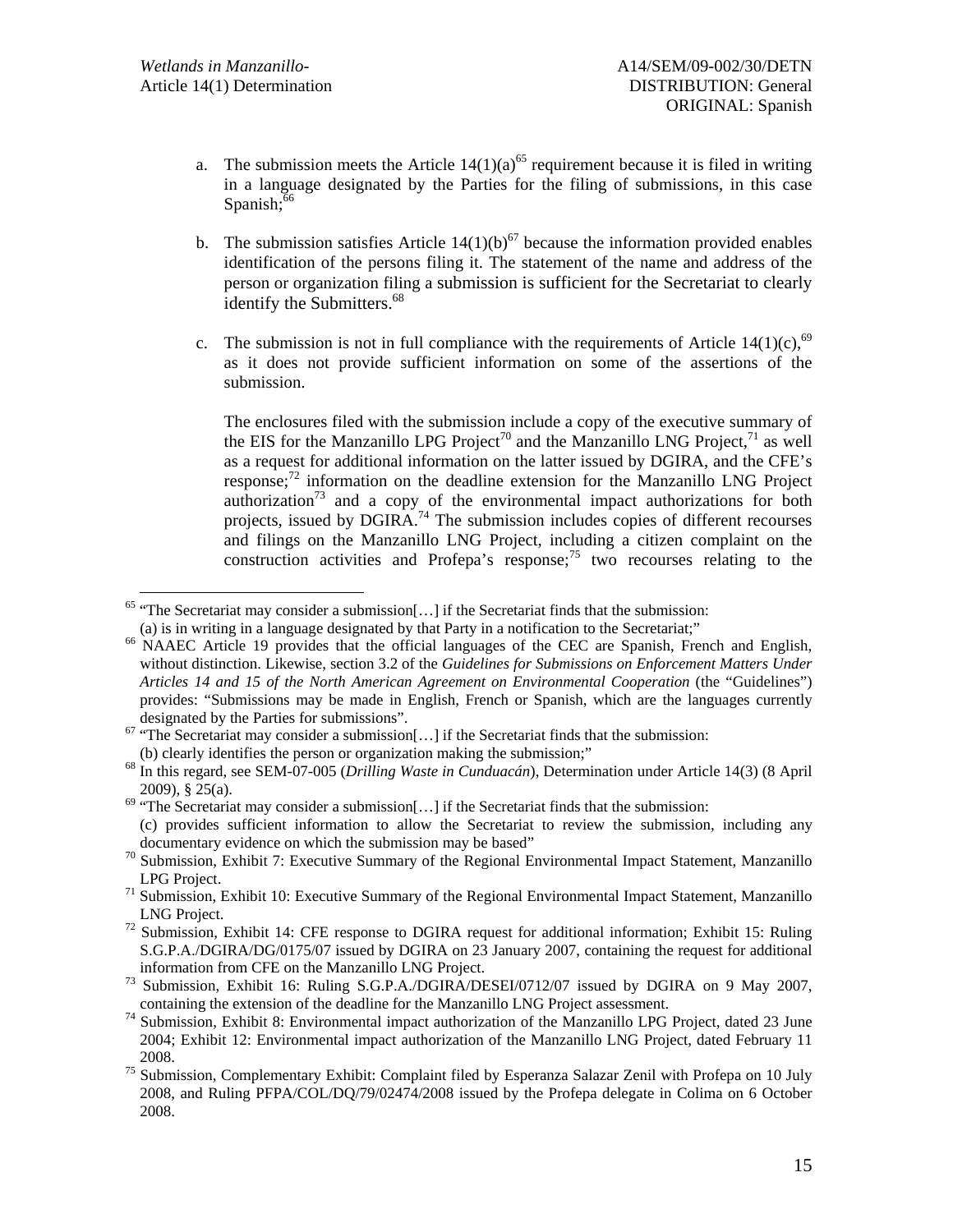environmental impact authorization;<sup>76</sup> the request to revoke the environmental impact assessment procedure; $^{77}$  and a complaint filed with the Ministry of Public Function (*Secretaría de la Función Pública*) against the public officials responsible for issuing the environmental impact authorization of the Manzanillo LNG Project.<sup>78</sup>

The Submitters also enclose information published in a scientific journal on the conservation and environmental value of Laguna Cuyutlán,<sup>79</sup> and a list of North American waterfowl at Laguna Cuvutlán identified in NOM-059.<sup>80</sup>

The Secretariat may proceed further to consider the assertion as to the modification of the Ecological Zoning Program and the Submitter has provided sufficient information in accordance with NAAEC Article  $14(1)(c)$ .<sup>81</sup>

Now, guided by Section 5.6 of the Guidelines, the Secretariat ascertains *prima facie* during this phase of the process, whether the submission addresses the criteria listed in NAAEC Article 14(2). Sections 5.6(a) and (c) of the Guidelines provide as follows:

The Submission should address the factors for consideration identified in Article 14(2) to assist the Secretariat in its review under this provision. Thus, the Submission should address:

- a) The issue of harm (Article  $14(2)(a)$ )
- […]
- c) The actions, including private remedies, available under the Party's law that have been pursued (Article 14(2)(c));

The Secretariat notes that the Submitters did not provide information on the status of the LNG and LPG projects referred in their submission. More information regarding whether any of these projects have commenced—and whether any environmental impacts have been observed— may allow the Secretariat to consider, in a further phase of the process, whether the alleged harm is due to the asserted failure to evaluate the environmental impact of the gas projects in the Laguna de Cuyutlán.

 <sup>76</sup> Submission, Exhibit 20: Injunction suit, date illegible, and claim dated 11 July 2008, both filed by María Vanessa Gómez Pizano with the Federal Court for Tax and Administrative Justice (*Tribunal Federal de* 

*Justicia Fiscal y Administrativa*). 77 Submission, Complementary Exhibit: Revocation request filed by Esperanza Salazar Zenil with DGIRA on

<sup>4</sup> September 2005<br><sup>78</sup> Submission, Exhibit 18: Complaint filed by Esperanza Salazar Zenil with the Secretariat of Public Function

<sup>(</sup>Secretaría de la Función Pública) on 28 April 2008.<br>Submission, Exhibit 17: Erik Mellink and Mónica Riojas López, "Waterbirds and human-related threats to<br>their conservation in Laguna Cuyutlán, Colima, México", Rev. Biol.

<sup>80</sup> Submission, Complementary Exhibit: List of migratory Canadian, U.S. and Mexican migratory birds in Laguna Cuyutlán, listing those having special protection under NOM-059-SEMARNAT-2001 and the

North American Waterfowl Management Plan.<br><sup>81</sup> Submission, Exhibit 3: Decree approving the Ecological Zoning Program, published 5 July 2003; Exhibit 5: Ruling to amend the Manzanillo Urban Development Program, published 12 June 2004; Exhibit 6: Decree to amend the Ecological Zoning Program, published 3 May 2007; Exhibit 21: Nullification suit filed 24 May 2007 by Esperanza Salazar Zenil et al. before the Administrative Dispute Court of the State of Colima; Complementary Exhibit: Complaint filed by Esperanza Salazar Zenil and Gabriel Martínez Campos with the Colima State Attorney General on 4 June 2007.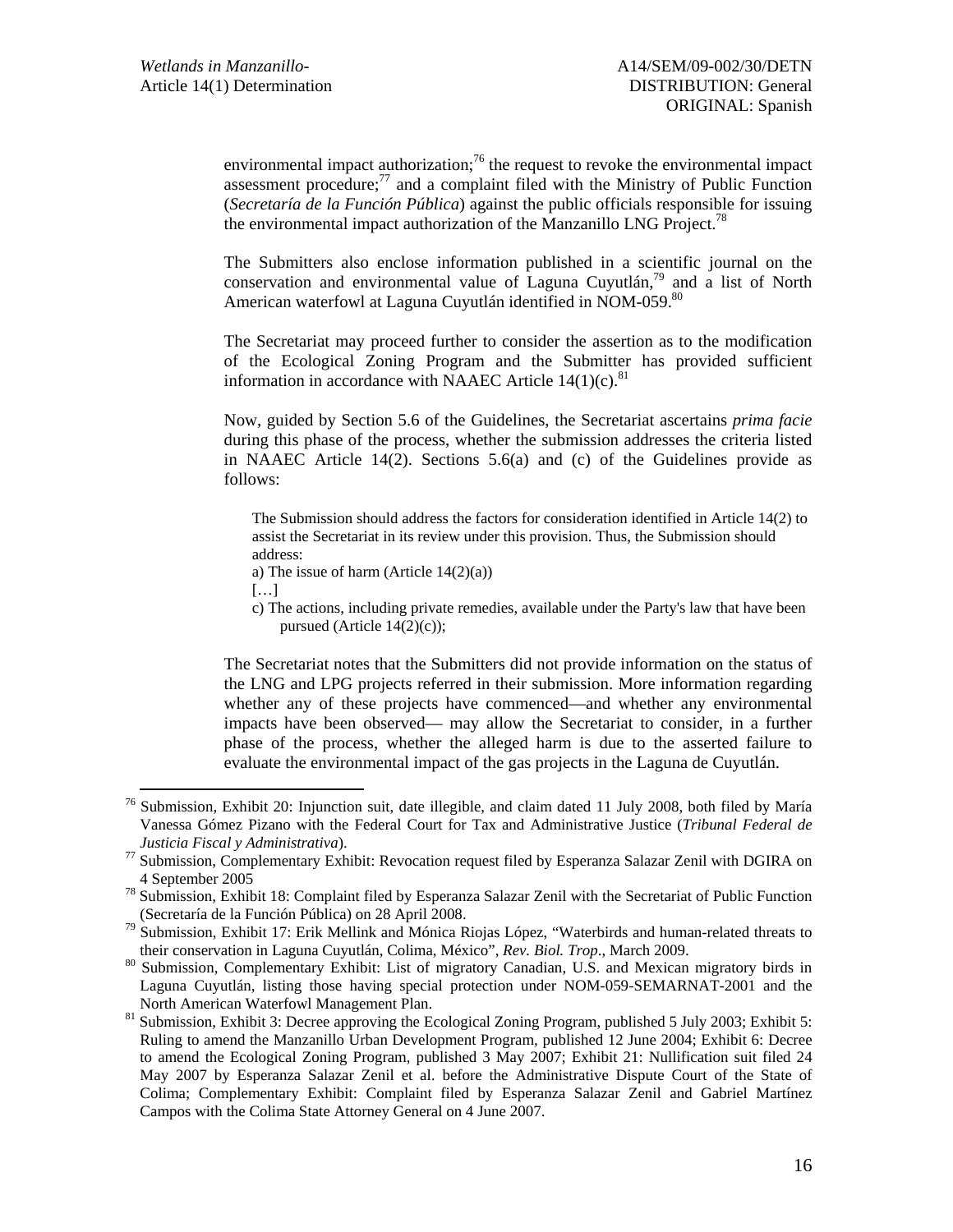The Secretariat also notes that the Submitters did not enclose a copy of the possible remedies against the environmental authorization of the Manzanillo LPG Project. This may be addressed in a revised version of the submission.

Finally, while the Submitters identified the environmental authorities charged with the effective enforcement of environmental law, they also included the *Universidad de Colima,* the Mexican Geological Service and the CFE. The Submitters may clarify how these organizations are charged with the authority to effectively enforce the environmental law in question in a revised version of their submission.

- d. The submission satisfies Article  $14(1)(d)$ ,<sup>82</sup> as it appears to be aimed at promoting enforcement rather than at harassing industry.<sup>83</sup> While the submission refers to the environmental impact authorization granted to two infrastructure projects, the submission focuses essentially on the environmental impact assessment procedure applied by the environmental authorities. In addition, the Submitters do not appear to be competitors of Zeta Gas or the CFE. The submission does not appear to be frivolous, as it involves key issues in the effective enforcement of the environmental impact assessment procedure for infrastructure projects whose execution may affect areas and species protected under the laws cited in the submission.
- e. The submission does not fully satisfy the requirement under section (e) of Article  $14(1)$ .<sup>84</sup> As regards the Manzanillo LNG Project, the Submitters include information indicating that this matter has been communicated in writing to the relevant Mexican authorities and the authorities responded to such communication.<sup>85</sup> In contrast, the submission does not refer to any communication with the Mexican authorities with respect to the concerns involving the Manzanillo LPG Project. A revised submission must show communication of the matter to the relevant Mexican authorities if the Secretariat is to proceed further with consideration of the submission in that connection.
- f. Lastly, the submission meets the Article 14 (1)( $f^{86}$  requirement, as it was filed by an organization and individuals residing or established in the territory of a Party, in this case Mexico.

<sup>&</sup>lt;sup>82</sup> "The Secretariat may consider a submission[...] if the Secretariat finds that the submission:<br>(d) appears to be aimed at promoting enforcement rather than at harassing industry"

 $\frac{183}{25}$  See also section 5.4 of the Guidelines, which provides that to determine whether the submission is aimed at promoting effective enforcement and not at harassing industry, the Secretariat will consider whether or not: a) "the submission is focused on the acts or omissions of a Party rather than on compliance by a particular company or business; especially if the Submitter is a competitor that may stand to benefit economically from the submission", and b) "the submission appears frivolous".<br><sup>84</sup> "The Secretariat may consider a submission[...] if the Secretariat finds that the submission:

<sup>(</sup>e) indicates that the matter has been communicated in writing to the relevant authorities of the Party and

indicates the Party's response" spaces the Party's response" 85 Submission, Exhibit 18: Complaint filed by Esperanza Salazar Zenil with the Secretariat of Public Function on 28 April 2008; Complementary Exhibit: Revocation request filed by Esperanza Salazar Zenil with DGIRA on 4 September 2005.<br><sup>86</sup> "The Secretariat may consider a submission[...] if the Secretariat finds that the submission:

<sup>(</sup>f) is filed by a person or organization residing or established in the territory of a Party."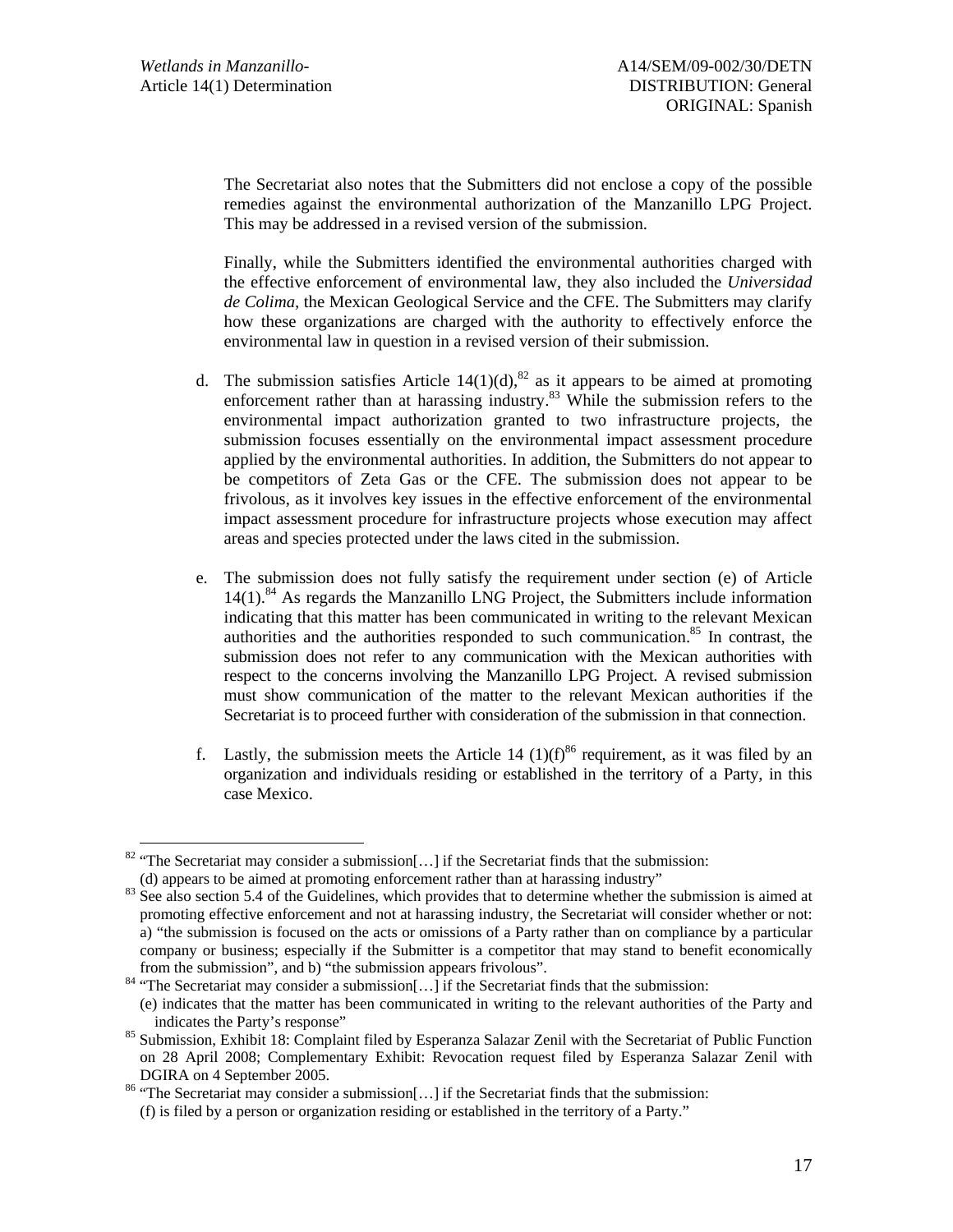# **IV. DETERMINATION**

51. For the foregoing reasons, the Secretariat has determined that some of the assertions of submission SEM-09-002 (*Wetlands in Manzanillo*) do not meet the requirements of sections c) and e) of Article 14(1). In accordance with sections 6.1 and 6.2 of the Guidelines, the Secretariat hereby notifies the Submitters that they have 30 days to file a submission in full compliance with Article 14(1). Such revised submission must be received no later than November 9 2009, failing which the Secretariat shall proceed no further with respect to any assertions not meeting the requirements of Article 14(1) as described in this determination.

## **Secretariat of the Commission for Environmental Cooperation**

(*original signed*) By: Dane Ratliff Director, Submissions on Enforcement Matters Unit

> (*original signed*) Paolo Solano Legal Officer, Submissions on Enforcement Matters Unit

CC: Mr. Enrique Lendo, Semarnat Mr. David McGovern, Environment Canada Mr. Scott Fulton, US-EPA Mr. Evan Lloyd, CEC Submitters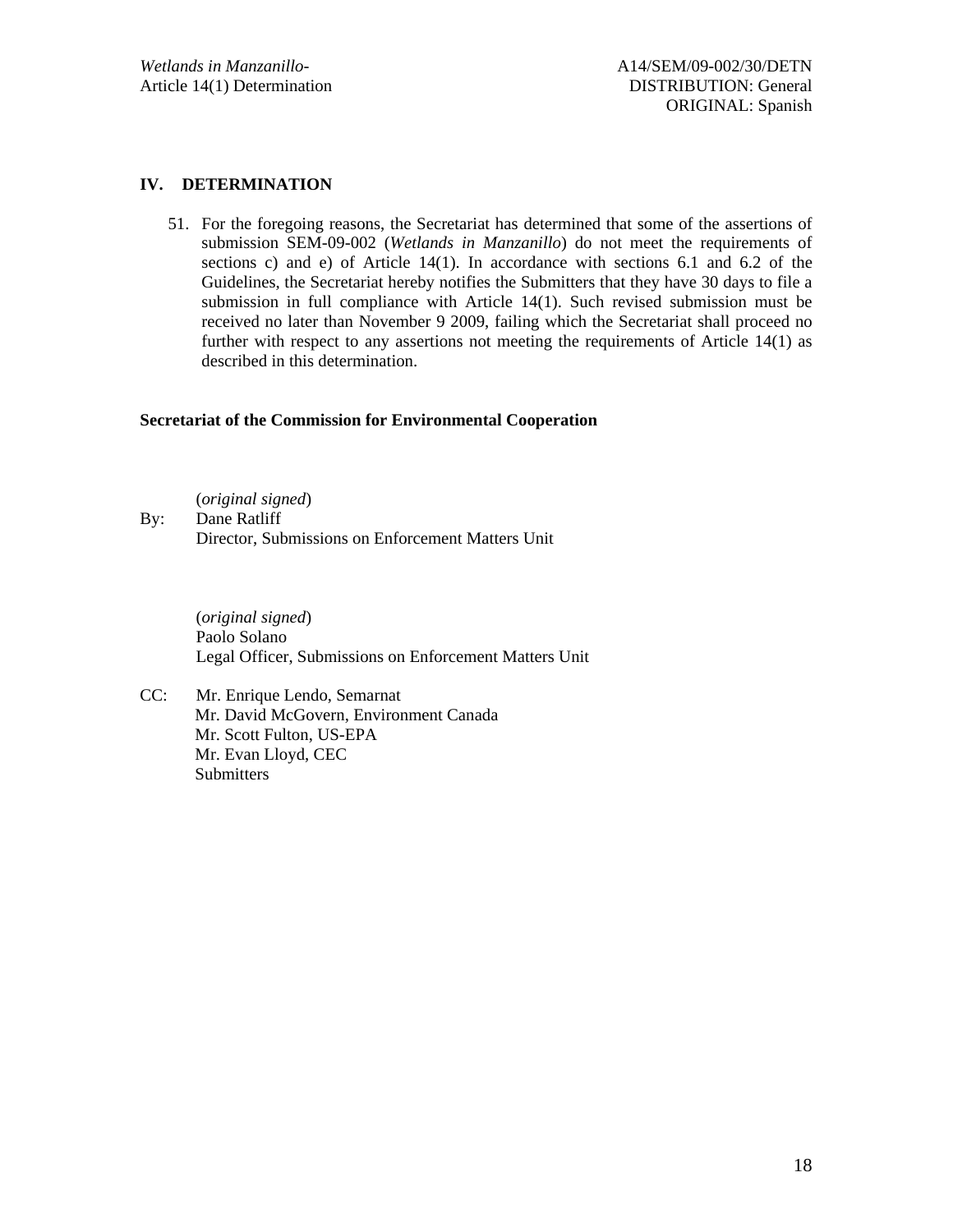## [Note: Translation is not provided for this section]

## **APÉNDICE I Legislación ambiental citada en la petición sujeta al procedimiento de los artículos 14 y 15 del ACAAN**

#### **Constitución Política de los Estados Unidos Mexicanos**

**Artículo 4** (reformado el 28 de junio de 1999)

[…]

Toda persona tiene derecho a un medio ambiente adecuado para su desarrollo y bienestar.

[…]

**Convención relativa a los humedales de importancia internacional especialmente como hábitat de aves acuáticas** (firmada en Ramsar, Irán; en vigor a partir del 2 de febrero de 1971; modificada según el Protocolo de París el 3 de diciembre de 1982 y según las Enmiendas de Regina el 28 de abril de 1987)

#### **Artículo 1**

1. A los efectos de la presente Convención son humedales las extensiones de marismas, pantanos y turberas, o superficies cubiertas de aguas, sean éstas de régimen natural o artificial, permanentes o temporales, estancadas o corrientes, dulces, salobres o saladas, incluidas las extensiones de agua marina cuya profundidad en marea baja no exceda de seis metros.

2. A los efectos de la presente Convención son aves acuáticas las que dependen ecológicamente de los humedales.

## **Artículo 2**

1. Cada Parte Contratante designará humedales idóneos de su territorio para ser incluidos en la Lista de Humedales de Importancia Internacional, en adelante llamada "la Lista", que mantiene la Oficina establecida en virtud del artículo 8. Los límites de cada humedal deberán describirse de manera precisa y también trazarse en un mapa, y podrán comprender sus zonas ribereñas o costeras adyacentes, así como las islas o extensiones de agua marina de una profundidad superior a los seis metros en marea baja, cuando se encuentren dentro del humedal, y especialmente cuando tengan importancia como hábitat de aves acuáticas.

2. La selección de los humedales que se incluyan en la Lista deberá basarse en su importancia internacional en términos ecológicos, botánicos, zoológicos, limnológicos o hidrológicos. En primer lugar deberán incluirse los humedales que tengan importancia internacional para las aves acuáticas en cualquier estación del año.

3. La inclusión de un humedal en la Lista se realiza sin prejuicio de los derechos exclusivos de soberanía de la Parte Contratante en cuyo territorio se encuentra dicho humedal.

4. Cada Parte Contratante designará por lo menos un humedal para ser incluido en la Lista al firmar la Convención o depositar su instrumento de ratificación o de adhesión, de conformidad con las disposiciones del artículo 9.

5. Toda Parte Contratante tendrá derecho a añadir a la Lista otros humedales situados en su territorio, a ampliar los que ya están incluidos o, por motivos urgentes de interés nacional, a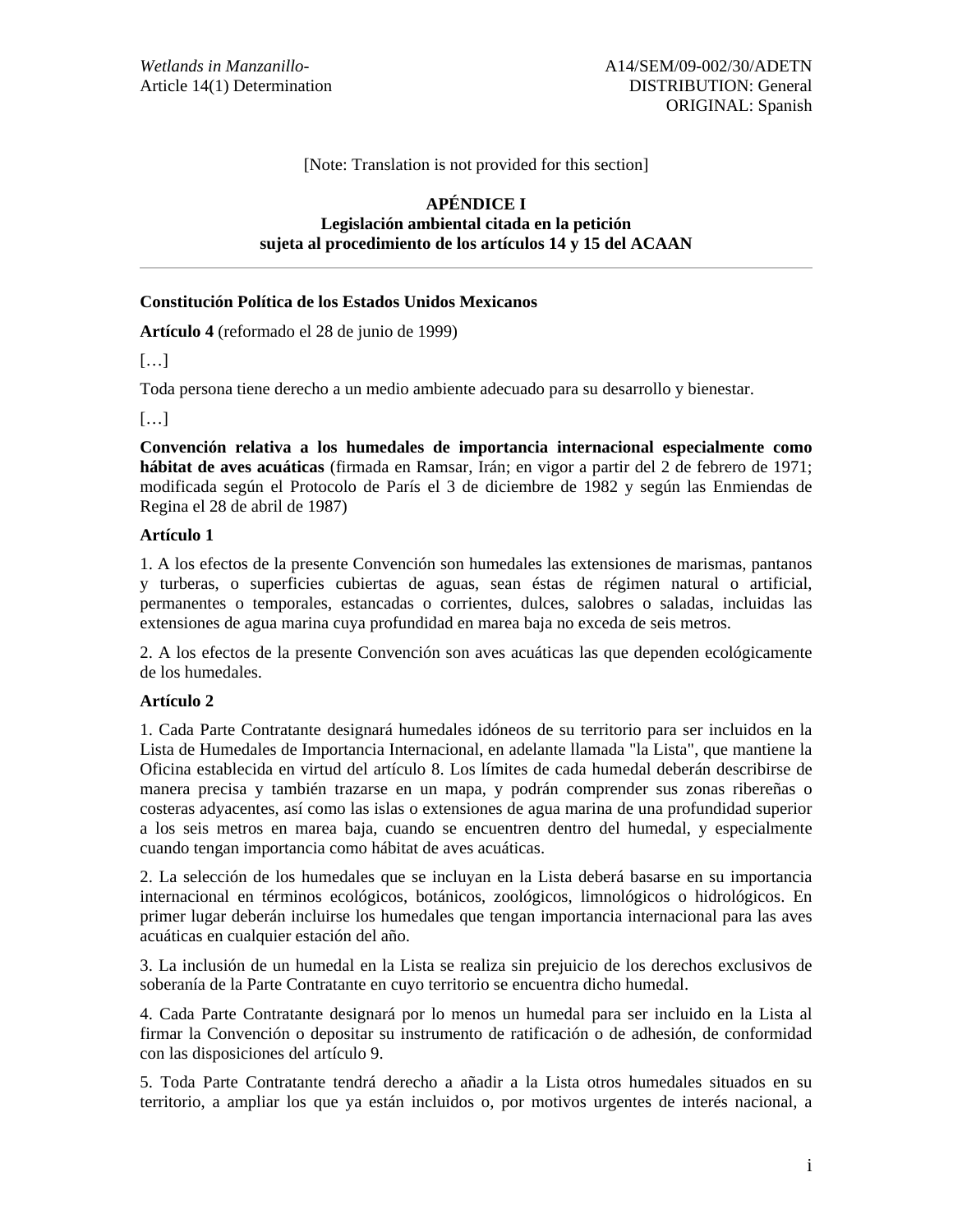retirar de la Lista o a reducir los límites de los humedales ya incluidos, e informarán sobre estas modificaciones lo más rápidamente posible a la organización o al gobierno responsable de las funciones de la Oficina permanente especificado en el artículo 8.

6. Cada Parte Contratante deberá tener en cuenta sus responsabilidades de carácter internacional con respecto a la conservación, gestión y uso racional de las poblaciones migradoras de aves acuáticas, tanto al designar humedales de su territorio para su inclusión en la Lista, como al ejercer su derecho a modificar sus inscripciones previas.

## **Artículo 3**

1. Las Partes Contratantes deberán elaborar y aplicar su planificación de forma que favorezca la conservación de los humedales incluidos en la Lista y, en la medida de lo posible, el uso racional de los humedales de su territorio.

2. Cada Parte Contratante tomará las medidas necesarias para informarse lo antes posible acerca de las modificaciones de las condiciones ecológicas de los humedales en su territorio e incluidos en la Lista, y que se hayan producido o puedan producirse como consecuencia del desarrollo tecnológico, de la contaminación o de cualquier otra intervención del hombre. Las informaciones sobre dichas modificaciones se transmitirán sin demora a la organización o al gobierno responsable de las funciones de la Oficina permanente especificado en el artículo 8.

#### **Artículo 4**

1. Cada Parte Contratante fomentará la conservación de los humedales y de las aves acuáticas creando reservas naturales en aquéllos, estén o no incluidos en la Lista, y tomará las medidas adecuadas para su custodia.

2. Cuando una Parte Contratante, por motivos urgentes de interés nacional, retire de la Lista o reduzca los límites de un humedal incluido en ella, deberá compensar en la medida de lo posible, la pérdida de recursos de humedales y, en particular, crear nuevas reservas naturales para las aves acuáticas y para la protección de una porción adecuada de su hábitat original, en la misma región o en otro lugar.

3. Las Partes Contratantes fomentarán la investigación y el intercambio de datos y de publicaciones relativos a los humedales y a su flora y fauna.

4. Las Partes Contratantes se esforzarán por aumentar las poblaciones de aves acuáticas mediante la gestión de los humedales idóneos.

5. Las Partes Contratantes fomentarán la formación de personal para el estudio, la gestión y la custodia de los humedales.

**Ley General del Equilibrio Ecológico y la Protección al Ambiente** (publicada en el DOF el 28 de enero de 1988 y modificada el 13 de diciembre de 1996)

## **Artículo 30**

Para obtener la autorización a que se refiere el artículo 28 de esta Ley, los interesados deberán presentar a la Secretaría una manifestación de impacto ambiental, la cual deberá contener, por lo menos, una descripción de los posibles efectos en el o los ecosistemas que pudieran ser afectados por la obra o actividad de que se trate, considerando el conjunto de los elementos que conforman dichos ecosistemas, así como las medidas preventivas, de mitigación y las demás necesarias para evitar y reducir al mínimo los efectos negativos sobre el ambiente.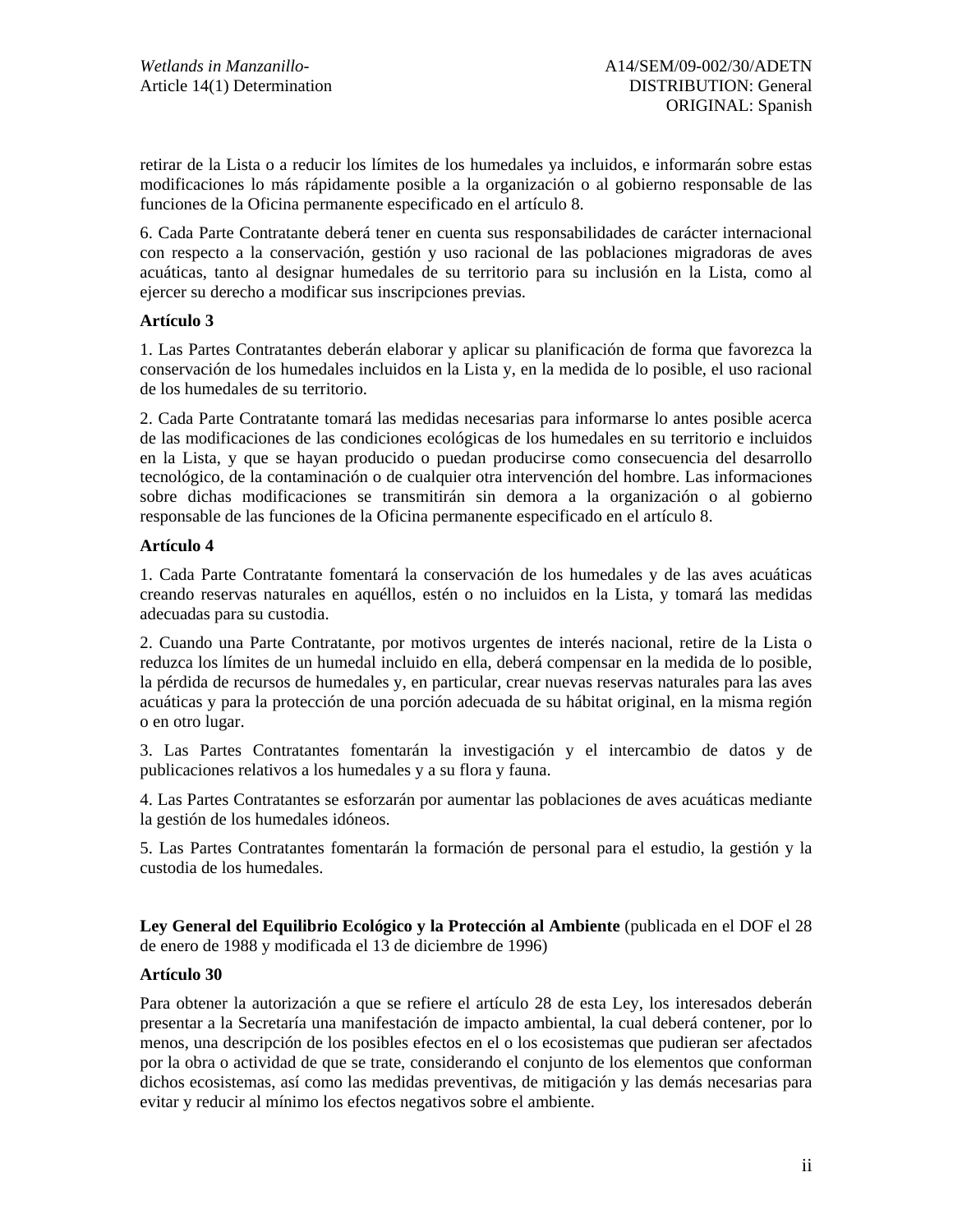Cuando se trate de actividades consideradas altamente riesgosas en los términos de la presente Ley, la manifestación deberá incluir el estudio de riesgo correspondiente.

Si después de la presentación de una manifestación de impacto ambiental se realizan modificaciones al proyecto de la obra o actividad respectiva, los interesados deberán hacerlas del conocimiento de la Secretaría, a fin de que ésta, en un plazo no mayor de 10 días les notifique si es necesaria la presentación de información adicional para evaluar los efectos al ambiente, que pudiesen ocasionar tales modificaciones, en términos de lo dispuesto en esta Ley.

Los contenidos del informe preventivo, así como las características y las modalidades de las manifestaciones de impacto ambiental y los estudios de riesgo serán establecidos por el Reglamento de la presente Ley.

#### **Artículo 35**

Una vez presentada la manifestación de impacto ambiental, la Secretaría iniciará el procedimiento de evaluación, para lo cual revisará que la solicitud se ajuste a las formalidades previstas en esta Ley, su Reglamento y las normas oficiales mexicanas aplicables, e integrará el expediente respectivo en un plazo no mayor de diez días.

Para la autorización de las obras y actividades a que se refiere el artículo 28, la Secretaría se sujetará a lo que establezcan los ordenamientos antes señalados, así como los programas de desarrollo urbano y de ordenamiento ecológico del territorio, las declaratorias de áreas naturales protegidas y las demás disposiciones jurídicas que resulten aplicables.

Asimismo, para la autorización a que se refiere este artículo, la Secretaría deberá evaluar los posibles efectos de dichas obras o actividades en el o los ecosistemas de que se trate, considerando el conjunto de elementos que los conforman y no únicamente los recursos que, en su caso, serían sujetos de aprovechamiento o afectación.

Una vez evaluada la manifestación de impacto ambiental, la Secretaría emitirá, debidamente fundada y motivada, la resolución correspondiente en la que podrá:

- I. Autorizar la realización de la obra o actividad de que se trate, en los términos solicitados;
- II. Autorizar de manera condicionada la obra o actividad de que se trate, a la modificación del proyecto o al establecimiento de medidas adicionales de prevención y mitigación, a fin de que se eviten, atenúen o compensen los impactos ambientales adversos susceptibles de ser producidos en la construcción, operación normal y en caso de accidente. Cuando se trate de autorizaciones condicionadas, la Secretaría señalará los requerimientos que deban observarse en la realización de la obra o actividad prevista, o
- III. Negar la autorización solicitada, cuando:
	- a) Se contravenga lo establecido en esta Ley, sus reglamentos, las normas oficiales mexicanas y demás disposiciones aplicables;
	- b) La obra o actividad de que se trate pueda propiciar que una o más especies sean declaradas como amenazadas o en peligro de extinción o cuando se afecte a una de dichas especies, o
	- c) Exista falsedad en la información proporcionada por los promoventes, respecto de los impactos ambientales de la obra o actividad de que se trate.

La Secretaría podrá exigir el otorgamiento de seguros o garantías respecto del cumplimiento de las condiciones establecidas en la autorización, en aquellos casos expresamente señalados en el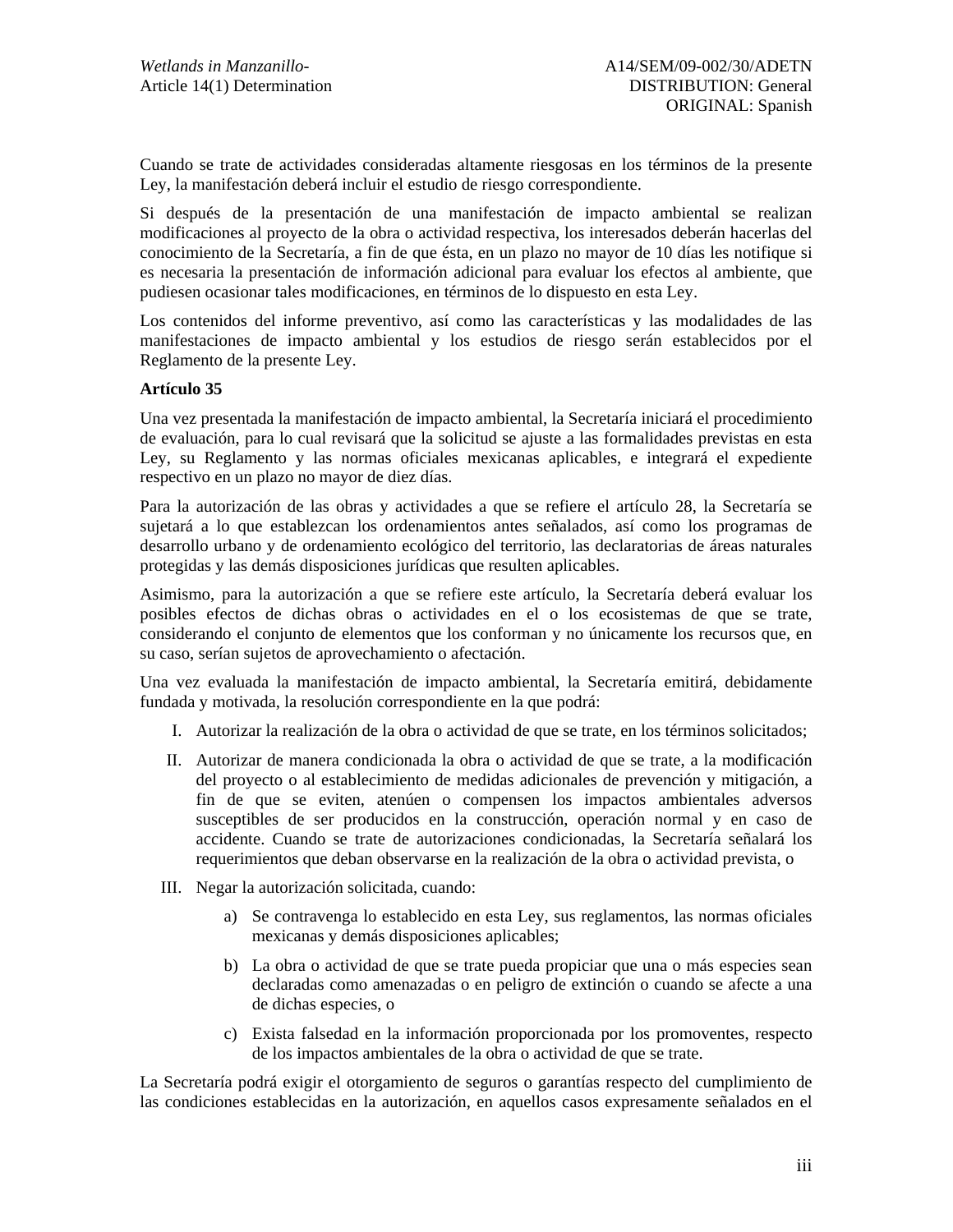reglamento de la presente Ley, cuando durante la realización de las obras puedan producirse daños graves a los ecosistemas.

La resolución de la Secretaría sólo se referirá a los aspectos ambientales de las obras y actividades de que se trate.

#### **Artículo 35 BIS**

La Secretaría dentro del plazo de sesenta días contados a partir de la recepción de la manifestación de impacto ambiental deberá emitir la resolución correspondiente.

La Secretaría podrá solicitar aclaraciones, rectificaciones o ampliaciones al contenido de la manifestación de impacto ambiental que le sea presentada, suspendiéndose el término que restare para concluir el procedimiento. En ningún caso la suspensión podrá exceder el plazo de sesenta días, contados a partir de que ésta sea declarada por la Secretaría, y siempre y cuando le sea entregada la información requerida.

Excepcionalmente, cuando por la complejidad y las dimensiones de una obra o actividad la Secretaría requiera de un plazo mayor para su evaluación, éste se podrá ampliar hasta por sesenta días adicionales, siempre que se justifique conforme a lo dispuesto en el reglamento de la presente Ley.

## **Ley Federal de Procedimiento Administrativo**

#### **Artículo 60**

En los procedimientos iniciados a instancia del interesado, cuando se produzca su paralización por causas imputables al mismo, la Administración Pública Federal le advertirá que, transcurridos tres meses, se producirá la caducidad del mismo. Expirado dicho plazo sin que el interesado requerido realice las actividades necesarias para reanudar la tramitación, la Administración Pública Federal acordará el archivo de las actuaciones, notificándoselo al interesado. Contra la resolución que declare la caducidad procederá el recurso previsto en la presente Ley.

La caducidad no producirá por sí misma la prescripción de las acciones del particular, de la Administración Pública Federal, pero los procedimientos caducados no interrumpen ni suspenden el plazo de prescripción.

Cuando se trate de procedimientos iniciados de oficio se entenderán caducados, y se procederá al archivo de las actuaciones, a solicitud de parte interesada o de oficio, en el plazo de 30 días contados a partir de la expiración del plazo para dictar resolución.

#### **Ley de Asentamientos Humanos del Estado de Colima**

#### **Artículo 48**

Los programas municipales de desarrollo urbano contendrán además de los elementos básicos a que se refiere el artículo 43 de esta Ley, lo siguiente:

- I. La congruencia del Programa Municipal de Desarrollo Urbano, con los Planes Nacional, Estatal y Municipal de Desarrollo, el Programa Estatal de Desarrollo Urbano y el Programa de Ordenamiento Ecológico del Territorio;
- II. La circunscripción territorial que comprende el Municipio en cada caso, atendiendo a lo dispuesto en la Constitución Política del Estado y en la legislación aplicable;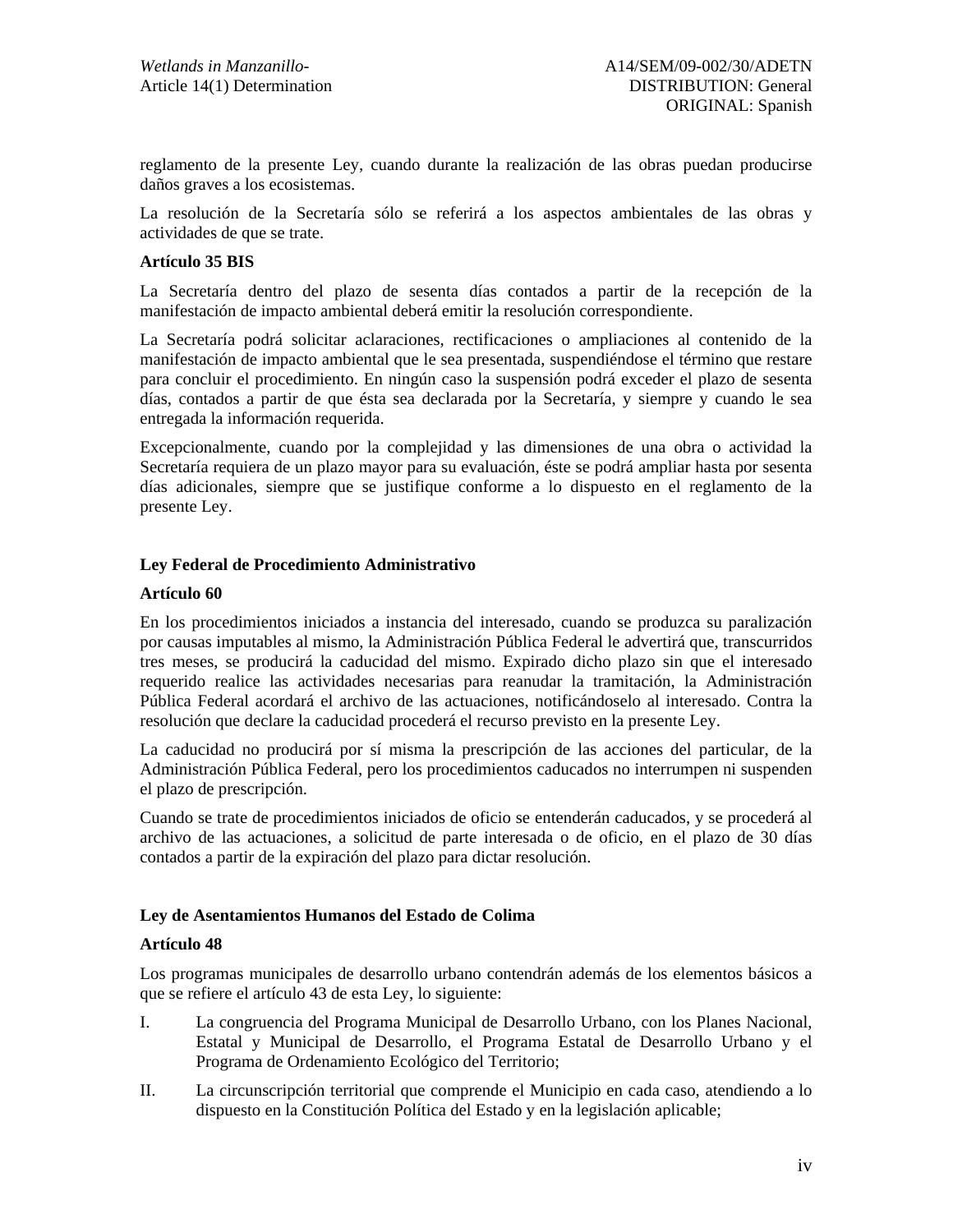- III. La zonificación primaria del territorio del Municipio, atendiendo a lo dispuesto en esta Ley y al Programa Estatal de Desarrollo Urbano;
- IV. La determinación general de las acciones de conservación, mejoramiento y crecimiento para los centros de población;
- V. La identificación de los límites de los centros de población ubicados en el territorio del Municipio;
- VI. La asignación general de los usos y destinos del suelo en el territorio municipal, y
- VII. Los lineamientos para la elaboración y ejecución de los programas operativos a realizarse en el territorio del Municipio.

# **Artículo 66**

En la formulación de los proyectos de programas de desarrollo urbano, o su actualización establecidos en esta Ley, la autoridad competente promoverá la participación social, de acuerdo con las siguientes bases:

I. La Secretaría o la Dependencia Municipal dará aviso del inicio del proceso de planeación, difundiéndolo en los dos periódicos de mayor circulación en el Estado o Municipio;

II. Una vez formulado el proyecto de programa de desarrollo urbano, éste se difundirá de la misma manera;

III. Se establecerá un plazo y un calendario de audiencias públicas, para que los ciudadanos presenten por escrito los planteamientos que consideren respecto del proyecto;

IV. Las respuestas a los planteamientos improcedentes o las modificaciones a que den lugar, deberán fundamentarse y notificarse a los interesados en el domicilio señalado en su escrito, y estarán a consulta de ellos en las oficinas estatales o municipales correspondientes por lo menos quince días previos a la solicitud de aprobación; y

V. El proyecto de programa de desarrollo urbano, que deberá contener los elementos y características que se prevén en el mismo, será remitido por la dependencia coordinadora a la Comisión Estatal o a la Comisión Municipal respectiva para que así mismo emita su opinión. En el caso de los Programas Parciales de Urbanización, que se promueven a fin de llevar a cabo acciones de crecimiento o renovación urbana, se seguirá el procedimiento que establece el Título Octavo de esta Ley.

# **Reglamento de la Ley General del Equilibrio Ecológico y la Protección al Ambiente en Materia de Evaluación del Impacto Ambiental** (publicado en el DOF el 30 de mayo de 2000)

## **Artículo 4**

Compete a la Secretaría:

[…]

IV. Llevar a cabo el proceso de consulta pública que en su caso se requiera durante el procedimiento de evaluación de impacto ambiental;

[…]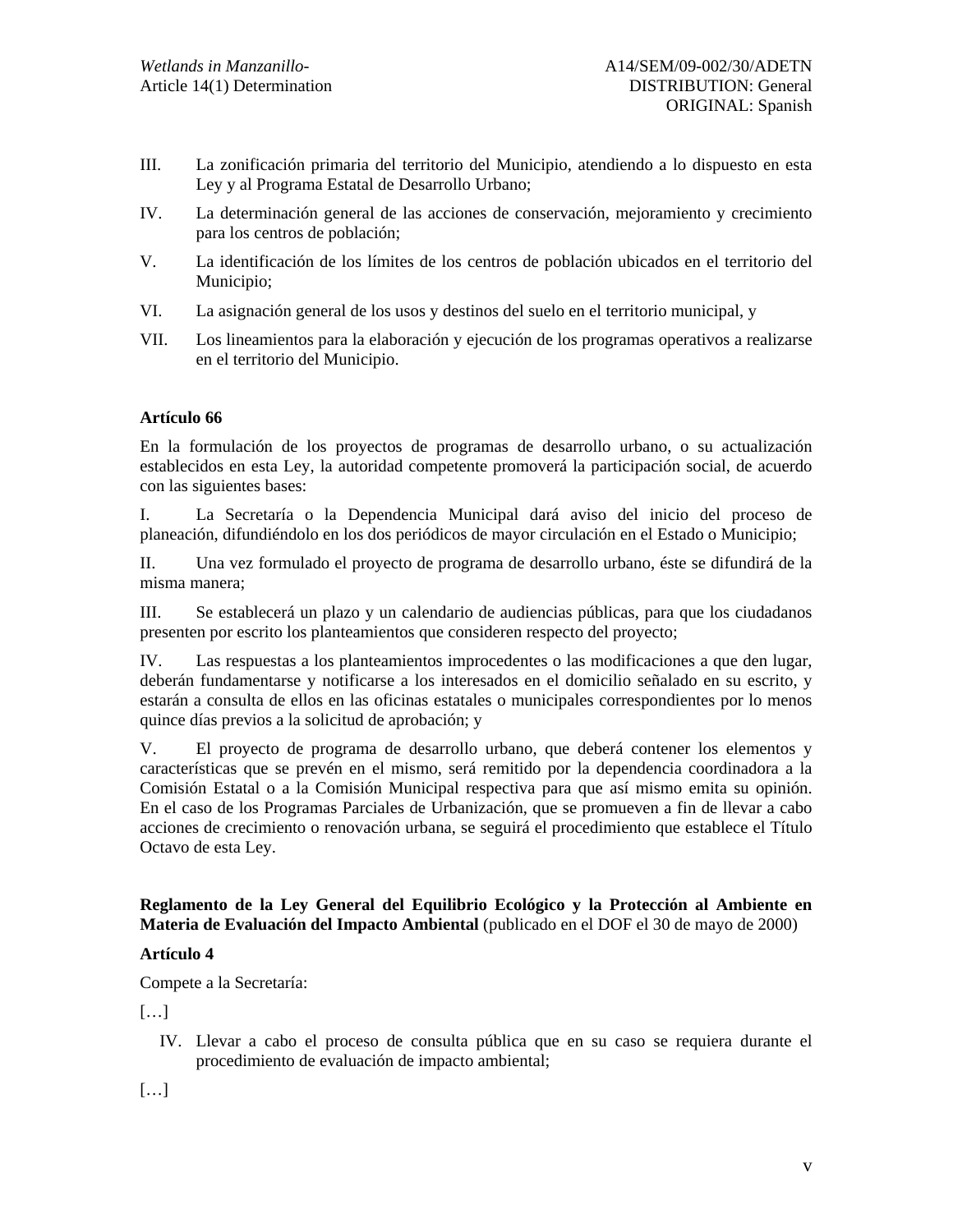# **Artículo 13**

La manifestación de impacto ambiental, en su modalidad regional, deberá contener la siguiente información:

[…]

III. Vinculación con los instrumentos de planeación y ordenamientos jurídicos aplicables;

[…]

# **Artículo 22**

En los casos en que la manifestación de impacto ambiental presente insuficiencias que impidan la evaluación del proyecto, la Secretaría podrá solicitar al promovente, por única vez y dentro de los cuarenta días siguientes a la integración del expediente, aclaraciones, rectificaciones o ampliaciones al contenido de la misma y en tal caso, se suspenderá el término de sesenta días a que se refiere el artículo 35 bis de la Ley.

La suspensión no podrá exceder de sesenta días computados a partir de que sea declarada. Transcurrido este plazo sin que la información sea entregada por el promovente, la Secretaría podrá declarar la caducidad del trámite en los términos del artículo 60 de la Ley Federal de Procedimiento Administrativo.

## **Artículo 46**

El plazo para emitir la resolución de evaluación de la manifestación de impacto ambiental no podrá exceder de sesenta días. Cuando por las dimensiones y complejidad de la obra o actividad se justifique, la Secretaría podrá, excepcionalmente y de manera fundada y motivada, ampliar el plazo hasta por sesenta días más, debiendo notificar al promovente su determinación en la forma siguiente:

- I. Dentro de los cuarenta días posteriores a la recepción de la solicitud de autorización, cuando no se hubiere requerido información adicional, o
- II. En un plazo que no excederá de diez días contados a partir de que se presente la información adicional, en el caso de que ésta se hubiera requerido.

La facultad de prorrogar el plazo podrá ejercitarse una sola vez durante el proceso de evaluación.

**Ley General de Vida Silvestre** (publicada en el DOF el 3 de julio de 2000 y modificada el 14 de octubre de 2008)

## **Artículo 60 TER**

Queda prohibida la remoción, relleno, transplante, poda, o cualquier obra o actividad que afecte la integralidad del flujo hidrológico del manglar; del ecosistema y su zona de influencia; de su productividad natural; de la capacidad de carga natural del ecosistema para los proyectos turísticos; de las zonas de anidación, reproducción, refugio, alimentación y alevinaje; o bien de las interacciones entre el manglar, los ríos, la duna, la zona marítima adyacente y los corales, o que provoque cambios en las características y servicios ecológicos.

Se exceptuarán de la prohibición a que se refiere el párrafo anterior las obras o actividades que tengan por objeto proteger, restaurar, investigar o conservar las áreas de manglar.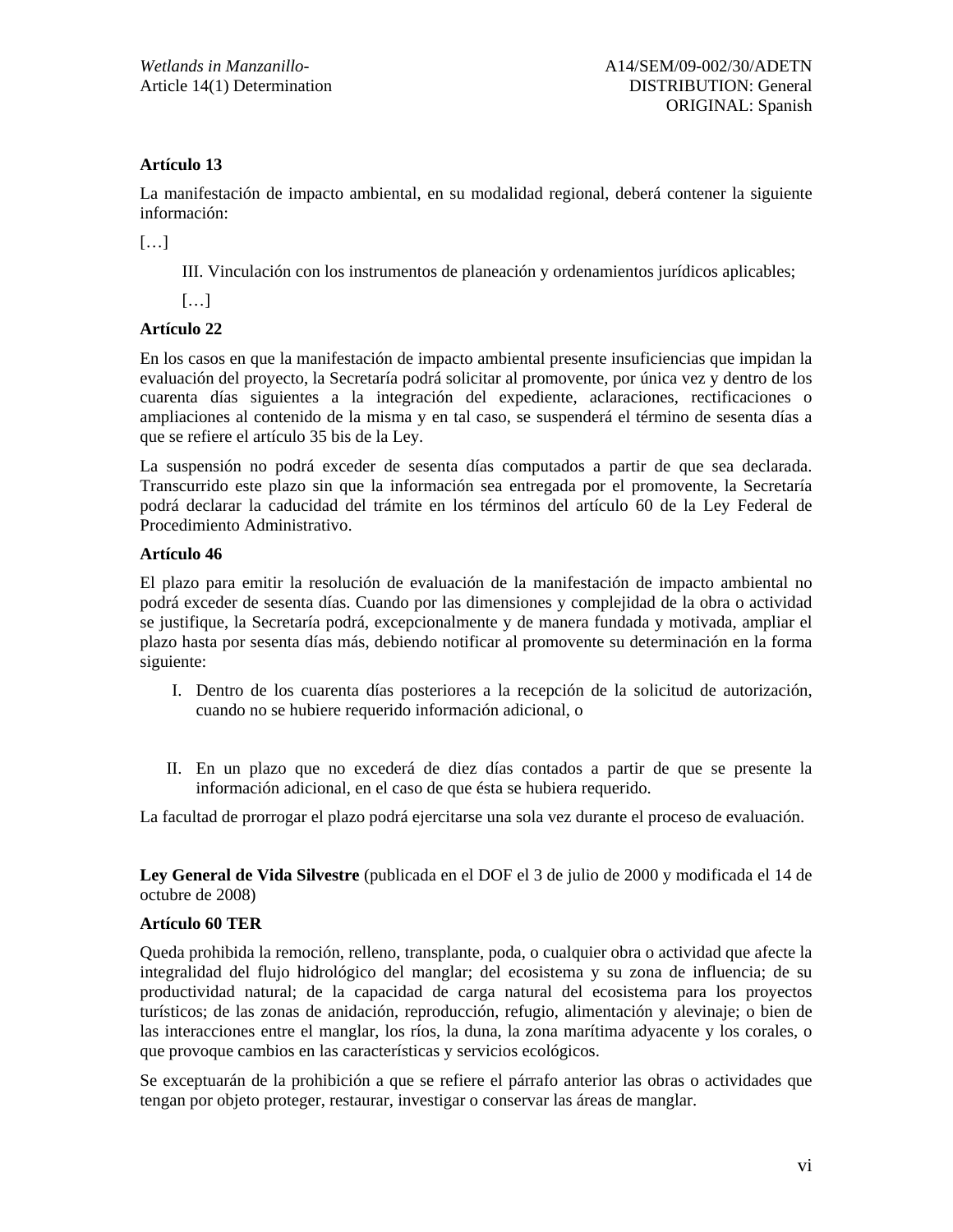# **Reglamento de la Ley General del Equilibrio Ecológico y la Protección al Ambiente en Materia de Ordenamiento Ecológico** (publicado en el DOF el 8 de agosto de 2003)

#### **Artículo 6**

El ordenamiento ecológico deberá llevarse a cabo como un proceso de planeación que promueva:

- I. La creación e instrumentación de mecanismos de coordinación entre las dependencias y entidades de la Administración Pública Federal y los gobiernos estatales, municipales y del Distrito Federal y sus delegaciones;
- II. La participación social corresponsable de los grupos y sectores interesados;
- III. La transparencia del proceso mediante el acceso, publicación y difusión constante de la información generada, los métodos utilizados y resultados obtenidos;
- IV. El rigor metodológico de los procesos de obtención de información, análisis y generación de resultados;
- V. La instrumentación de procesos sistemáticos que permitan verificar los resultados generados en cada etapa del proceso de ordenamiento ecológico;
- VI. La generación de indicadores ambientales que permitan la evaluación continua del proceso de ordenamiento ecológico para determinar la permanencia de los programas, su ajuste o la corrección de desviaciones en su ejecución;
- VII. La asignación de lineamientos y estrategias ecológicas con base en la información disponible;
- VIII. El establecimiento de un sistema de monitoreo del programa de ordenamiento ecológico; y
- IX. La permanencia o modificación de lineamientos y estrategias ecológicas a partir del análisis de los resultados del monitoreo.

El proceso de ordenamiento ecológico deberá prever mecanismos para determinar con una periodicidad bienal, el cumplimiento de las metas previstas en los programas, así como la evaluación de los resultados respecto de las expectativas de ordenación del territorio planteadas.

La Secretaría promoverá que la modificación de los programas de ordenamiento ecológico de su competencia, siga el mismo procedimiento para su formulación.

#### **Artículo 7**

El ordenamiento ecológico de competencia federal se llevará a cabo mediante el proceso de ordenamiento ecológico y deberá tener como resultado los siguientes productos:

- I. Convenios de coordinación que podrán suscribirse con:
	- a) Las dependencias y entidades de la Administración Pública Federal competentes para realizar acciones que incidan en el área de estudio; y
	- b) Las entidades federativas, sus municipios, el Distrito Federal y sus delegaciones del área de estudio.
- II. Programas de ordenamiento ecológico, que deberán contener: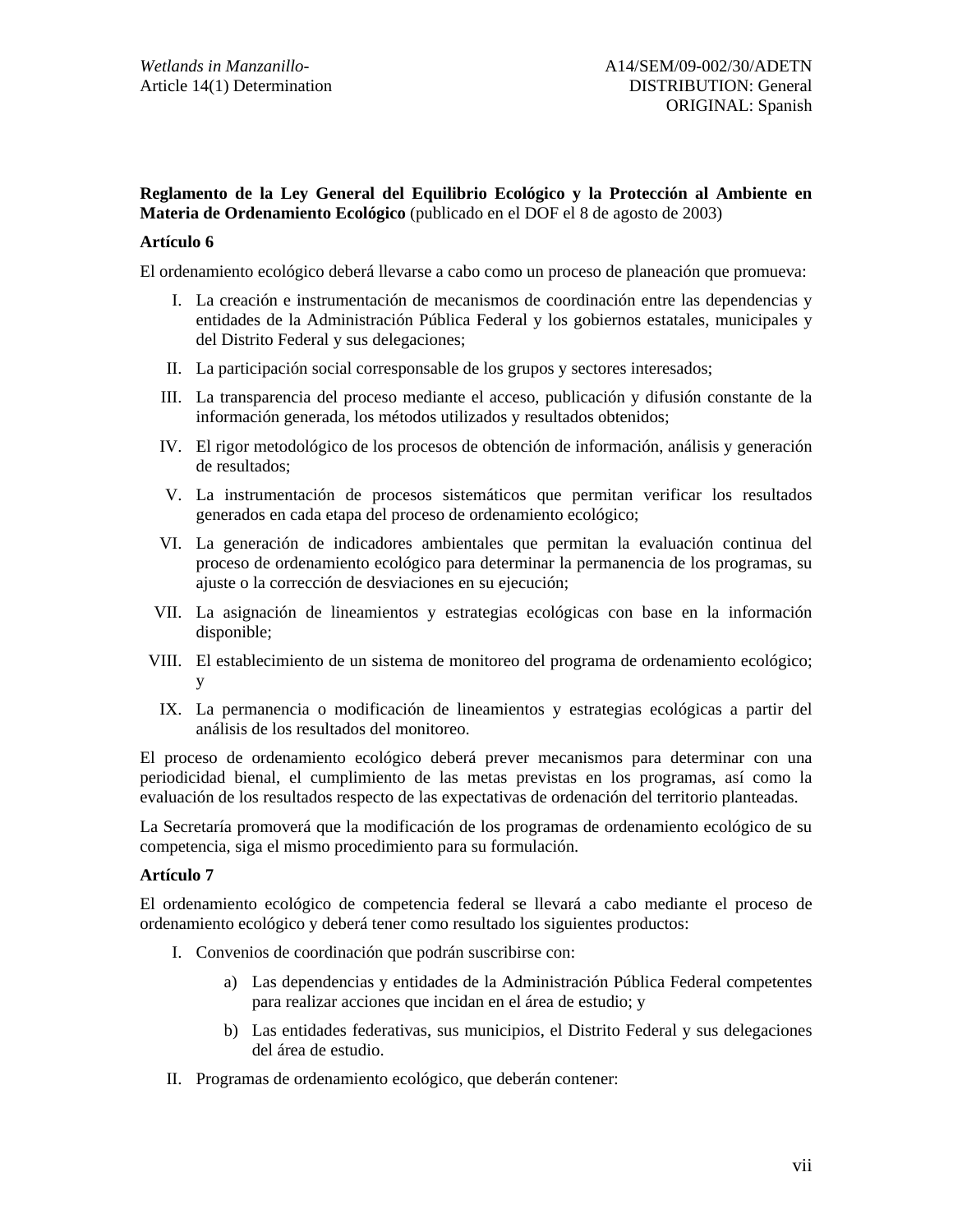- a) El modelo de ordenamiento ecológico que contenga la regionalización o la determinación de las zonas ecológicas, según corresponda, y los lineamientos ecológicos aplicables al área de estudio, y en su caso, su decreto de expedición; y
- b) Las estrategias ecológicas aplicables al modelo de ordenamiento ecológico; y
- III. La bitácora ambiental.

La Secretaría podrá promover el inicio del proceso de ordenamiento ecológico en cualquiera de sus etapas, según se requiera.

#### **Artículo 13**

Para efectos del artículo 7 de este Reglamento, el registro de los avances del proceso de ordenamiento ecológico se llevará a cabo en la bitácora ambiental y tendrá por objeto:

- I. Proporcionar e integrar información actualizada sobre el proceso de ordenamiento ecológico;
- II. Ser un instrumento para la evaluación de:
	- a) El cumplimiento de los acuerdos asumidos en el proceso de ordenamiento ecológico; y
	- b) El cumplimiento y la efectividad de los lineamientos y estrategias ecológicas;
- III. Fomentar el acceso de cualquier persona a la información relativa al proceso de ordenamiento ecológico; y
- IV. Promover la participación social corresponsable en la vigilancia de los procesos de ordenamiento ecológico.

**Artículo 14** La bitácora ambiental deberá incluir:

- I. El convenio de coordinación, sus anexos y, en su caso, las modificaciones que se realicen a los mismos;
- II. El programa de ordenamiento ecológico;
- III. Los indicadores ambientales para la evaluación de:
	- a) El cumplimento de los lineamientos y estrategias ecológicas; y
	- b) La efectividad de los lineamientos y estrategias ecológicas en la solución de los conflictos ambientales; y
- V. Los resultados de la evaluación del cumplimiento y de la efectividad del proceso de ordenamiento ecológico.

## **Artículo 36**

La Secretaría podrá promover la modificación del programa de ordenamiento ecológico general del territorio, entre otros supuestos, cuando surjan nuevas áreas de atención prioritaria, siguiendo las mismas formalidades observadas para su formulación.

## **Artículo 48**

La Secretaría promoverá la modificación de los programas de ordenamiento ecológico a que hace referencia el presente Capítulo cuando se dé, entre otros, alguno de los siguientes supuestos, que: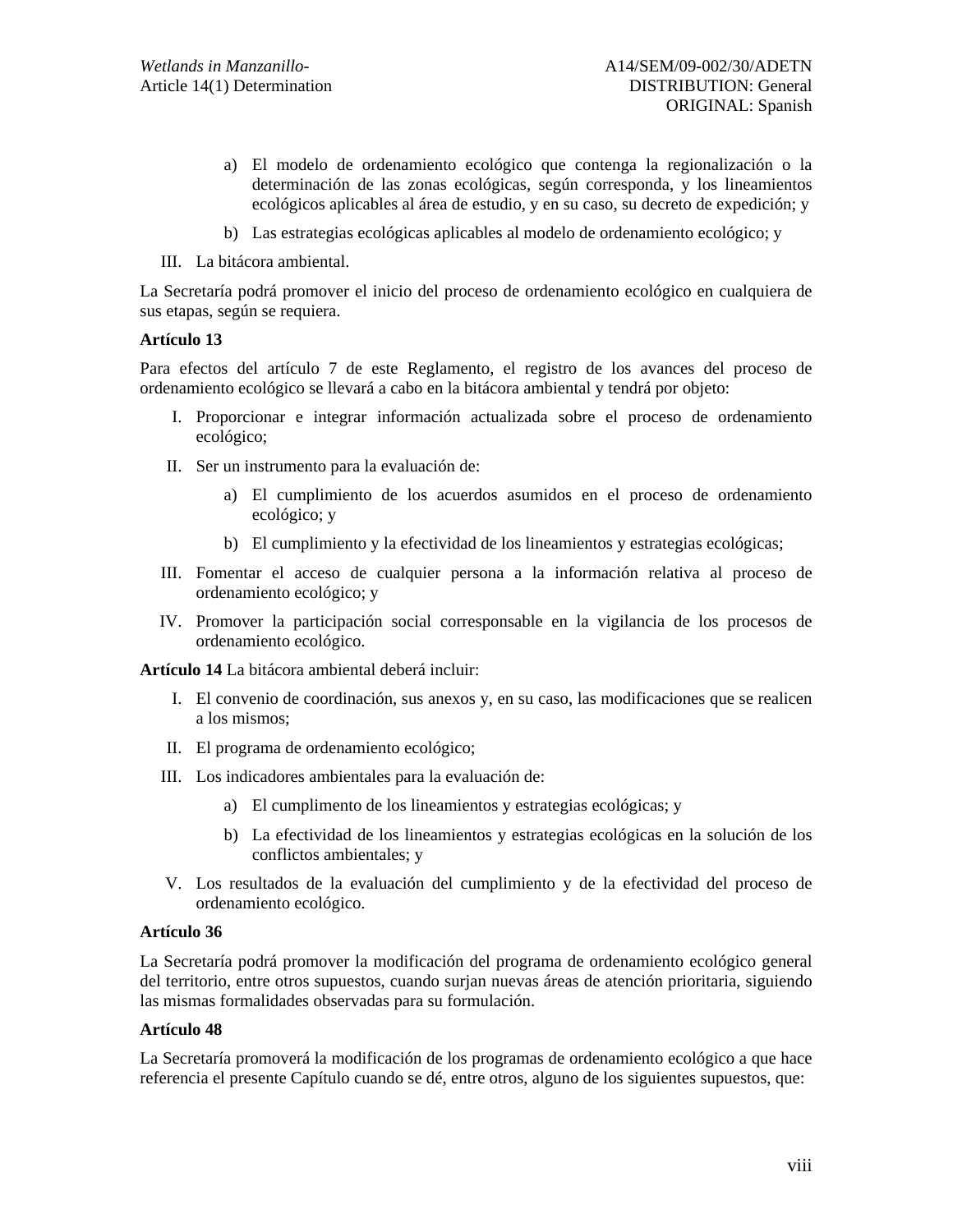- I. Los lineamientos y estrategias ecológicas ya no resulten necesarios o adecuados para la disminución de los conflictos ambientales y el logro de los indicadores ambientales respectivos; y
- II. Las perturbaciones en los ecosistemas causadas por fenómenos físicos o meteorológicos que se traduzcan en contingencias ambientales que sean significativas y pongan en riesgo el aprovechamiento sustentable de los recursos naturales, el mantenimiento de los bienes y servicios ambientales y la conservación de los ecosistemas y la biodiversidad.

## **Artículo 49**

La modificación de los lineamientos y estrategias ecológicas a que hace referencia la fracción I del artículo anterior se podrá realizar, entre otros supuestos, cuando conduzca a la disminución de los impactos ambientales adversos ocasionados por las actividades productivas, los asentamientos humanos y el aprovechamiento de los recursos naturales.

#### **Artículo 50**

Las modificaciones a un programa de ordenamiento ecológico seguirán las mismas reglas y formalidades establecidas para su expedición.

**Ley Ambiental para el Desarrollo Sustentable del Estado de Colima** (publicada en el Periódico Oficial *El Estado de Colima* el 15 de junio del 2002 y modificada el 31 de marzo de 2006)

#### **Artículo 40**

Las obras o actividades que se realicen en el Estado, así como el otorgamiento de los permisos de uso del suelo o de construcción y las constancias de zonificación, se sujetarán a lo dispuesto por los programas de ordenamiento ecológico y territorial correspondientes.

**Norma Oficial Mexicana NOM-022-SEMARNAT-2003, que establece las especificaciones para la preservación, conservación, aprovechamiento sustentable y restauración de los humedales costeros en zonas de manglar** (publicada en el DOF el 10 de abril de 2003)

#### **4.0 Especificaciones**

El manglar deberá preservarse como comunidad vegetal. En la evaluación de las solicitudes en materia de cambio de uso de suelo, autorización de aprovechamiento de la vida silvestre e impacto ambiental se deberá garantizar en todos los casos la integralidad del mismo, para ello se contemplarán los siguientes puntos:

- La integridad del flujo hidrológico del humedal costero;
- La integridad del ecosistema y su zona de influencia en la plataforma continental;
- Su productividad natural;
- La capacidad de carga natural del ecosistema para turistas;
- Integridad de las zonas de anidación, reproducción, refugio, alimentación y alevinaje;
- La integridad de las interacciones funcionales entre los humedales costeros, los ríos (de superficie y subterráneos), la duna, la zona marina adyacente y los corales;
- Cambio de las características ecológicas;
- Servicios ecológicos;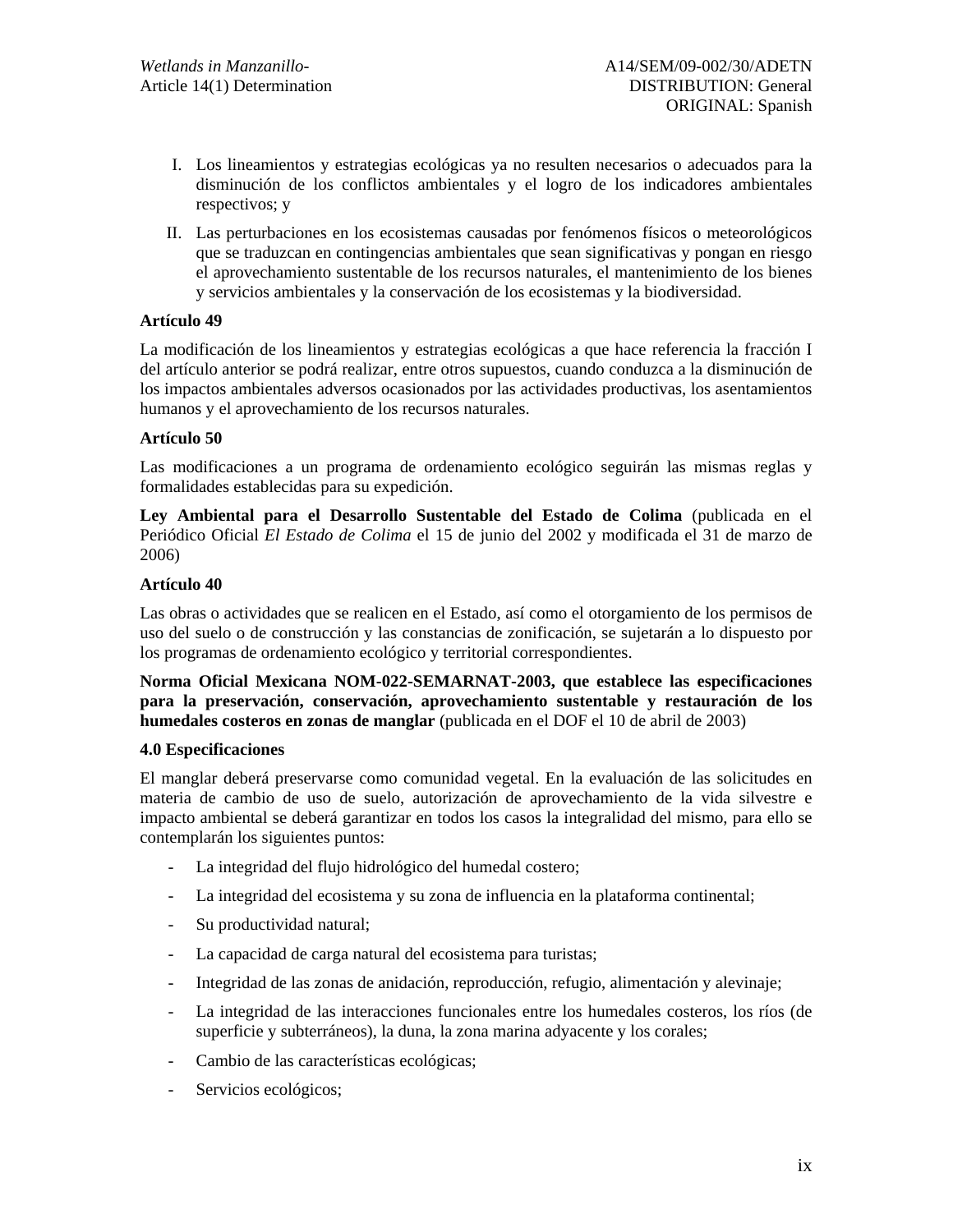- Ecológicos y eco fisiológicos (estructurales del ecosistema como el agotamiento de los procesos primarios, estrés fisiológico, toxicidad, altos índices de migración y mortalidad, así como la reducción de las poblaciones principalmente de aquellas especies en status, entre otros).

**4.1** Toda obra de canalización, interrupción de flujo o desvío de agua que ponga en riesgo la dinámica e integridad ecológica de los humedales costeros, quedará prohibida, excepto en los casos en los que las obras descritas sean diseñadas para restaurar la circulación y así promover la regeneración del humedal costero.

**4.3** Los promoventes de un proyecto que requieran de la existencia de canales, deberán hacer una prospección con la intención de detectar los canales ya existentes que puedan ser aprovechados a fin de evitar la fragmentación del ecosistema, intrusión salina, asolvamiento y modificación del balance hidrológico.

**4.12** Se deberá considerar en los estudios de impacto ambiental, así como en los ordenamientos ecológicos el balance entre el aporte hídrico proveniente de la cuenca continental y el de las mareas, mismas que determinan la mezcla de aguas dulce y salada recreando las condiciones estuarinas, determinantes en los humedales costeros y las comunidades vegetales que soportan.

**4.23** En los casos de autorización de canalización, el área de manglar a deforestar deberá ser exclusivamente la aprobada tanto en la resolución de impacto ambiental y la autorización de cambio de utilización de terrenos forestales. No se permite la desviación o rectificación de canales naturales o de cualquier porción de una unidad hidrológica que contenga o no vegetación de manglar.

**4.28** La infraestructura turística ubicada dentro de un humedal costero debe ser de bajo impacto, con materiales locales, de preferencia en palafitos que no alteren el flujo superficial del agua, cuya conexión sea a través de veredas flotantes, en áreas lejanas de sitios de anidación y percha de aves acuáticas, y requiere de zonificación, monitoreo y el informe preventivo.

**4.29** Las actividades de turismo náutico en los humedales costeros en zonas de manglar deben llevarse a acabo de tal forma que se evite cualquier daño al entorno ecológico, así como a las especies de fauna silvestre que en ellos se encuentran. Para ello, se establecerán zonas de embarque y desembarque, áreas específicas de restricción y áreas donde se reporte la presencia de especies en riesgo.

**4.33** La construcción de canales deberá garantizar que no se fragmentará el ecosistema y que los canales permitirán su continuidad, se dará preferencia a las obras o el desarrollo de infraestructura que tienda a reducir el número de canales en los manglares.

**4.37** Se deberá favorecer y propiciar la regeneración natural de la unidad hidrológica, comunidad vegetales y animales mediante el restablecimiento de la dinámica hidrológica y flujos hídricos continentales (ríos de superficie y subterráneos, arroyos permanentes y temporales, escurrimientos terrestres laminares, aportes del manto freático), la eliminación de vertimientos de aguas residuales y sin tratamiento protegiendo las áreas que presenten potencial para ello.

**4.38** Los programas proyectos de restauración de manglares deberán estar fundamentados científica y técnicamente y aprobados en la resolución de impacto ambiental, previa consulta a un grupo colegiado. Dicho proyecto deberá contar con un protocolo que sirva de línea de base para determinar las acciones a realizar.

**4.40** Queda estrictamente prohibido introducir especies exóticas para las actividades de restauración de los humedales cos teros.